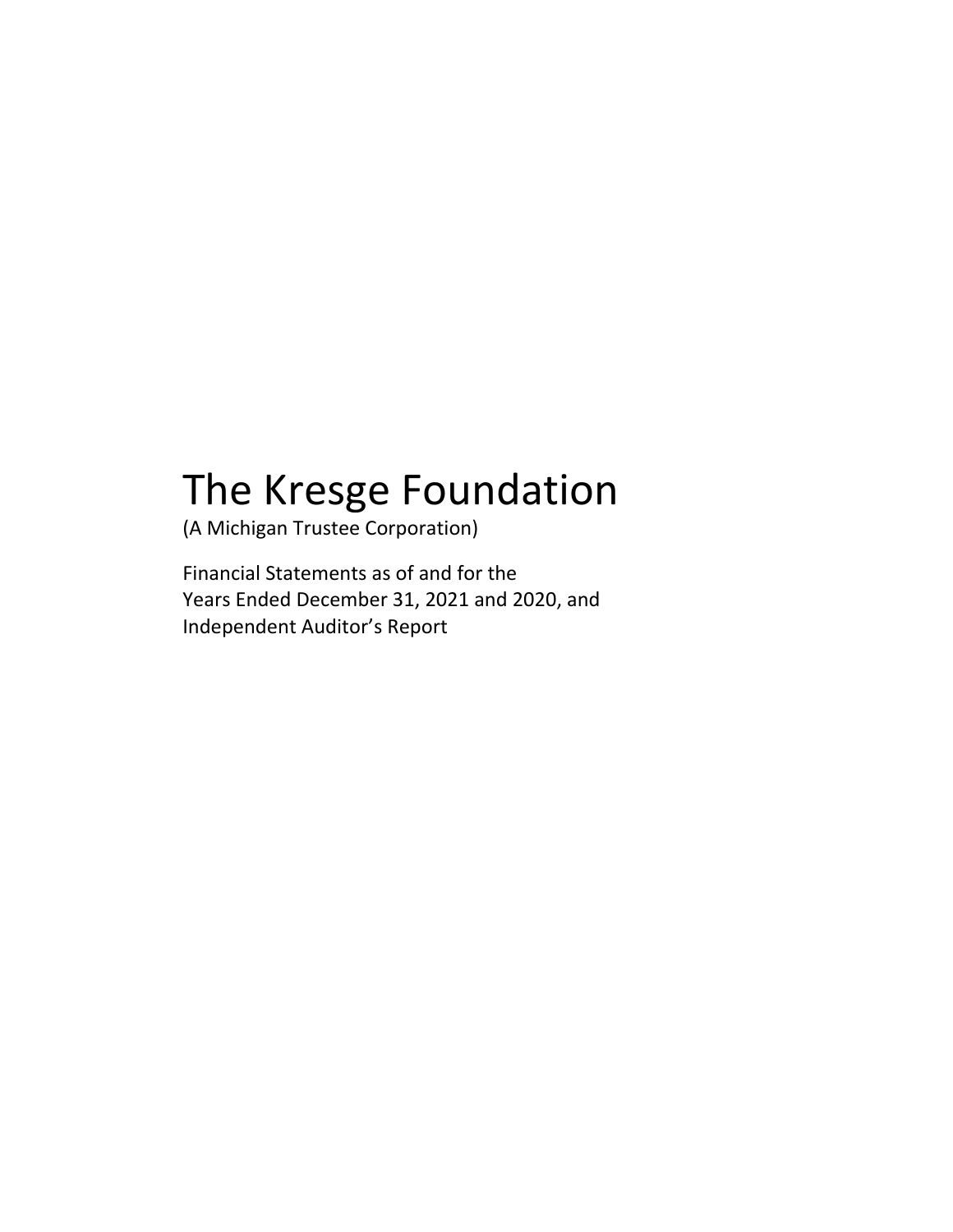# **TABLE OF CONTENTS**

|                                                                                    | Page     |
|------------------------------------------------------------------------------------|----------|
| INDEPENDENT AUDITOR'S REPORT                                                       | $1 - 2$  |
| FINANCIAL STATEMENTS AS OF AND FOR THE YEARS ENDED.<br>DECEMBER 31, 2021 AND 2020: |          |
| <b>Statements of Financial Position</b>                                            | 3        |
| <b>Statements of Activities</b>                                                    | 4        |
| <b>Statements of Cash Flows</b>                                                    | 5        |
| Notes to Financial Statements                                                      | $6 - 20$ |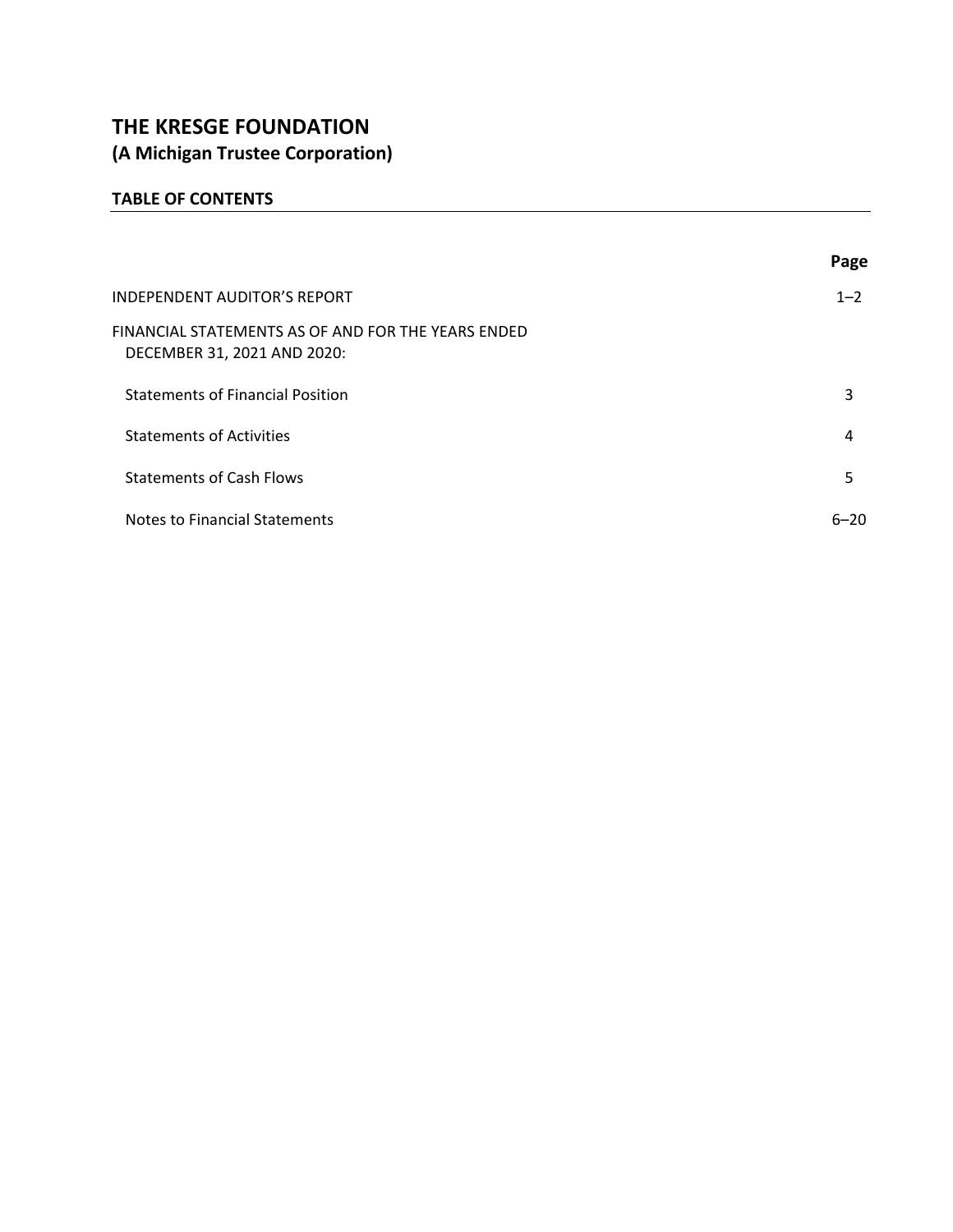# I

Deloitte & Touche LLP 1001 Woodward Suite 700 Detroit, MI 48226-1904 **USA** 

Tel: +1 313 396 3000 Fax: +1 313 396 3618 www.deloitte.com

# **INDEPENDENT AUDITOR'S REPORT**

To the Board of Trustees of The Kresge Foundation Troy, Michigan

# **Opinion**

We have audited the accompanying financial statements of The Kresge Foundation (the "Foundation"), which comprise the Statements of Financial Position as of December 31, 2021 and 2020, and the related statements of activities and cash flows for the years then ended, and the related notes to the financial statements (collectively referred to as the "financial statements").

In our opinion, the accompanying financial statements present fairly, in all material respects, the financial position of the Foundation as of December 31, 2021 and 2020, and the results of its operations and its cash flows for the years then ended in accordance with accounting principles generally accepted in the United States of America.

# **Basis for Opinion**

We conducted our audits in accordance with auditing standards generally accepted in the United States of America (GAAS). Our responsibilities under those standards are further described in the Auditor's Responsibilities for the Audit of the Financial Statements section of our report. We are required to be independent of the Foundation and to meet our other ethical responsibilities, in accordance with the relevant ethical requirements relating to our audits. We believe that the audit evidence we have obtained is sufficient and appropriate to provide a basis for our audit opinion.

# **Responsibilities of Management for the Financial Statements**

Management is responsible for the preparation and fair presentation of the financial statements in accordance with accounting principles generally accepted in the United States of America, and for the design, implementation, and maintenance of internal control relevant to the preparation and fair presentation of financial statements that are free from material misstatement, whether due to fraud or error.

In preparing the financial statements, management is required to evaluate whether there are conditions or events, considered in the aggregate, that raise substantial doubt about the Foundation's ability to continue as a going concern for one year after the date that the financial statements are available to be issued.

### **Auditor's Responsibilities for the Audit of the Financial Statements**

Our objectives are to obtain reasonable assurance about whether the financial statements as a whole are free from material misstatement, whether due to fraud or error, and to issue an auditor's report that includes our opinion. Reasonable assurance is a high level of assurance but is not absolute assurance and therefore is not a guarantee that an audit conducted in accordance with GAAS will always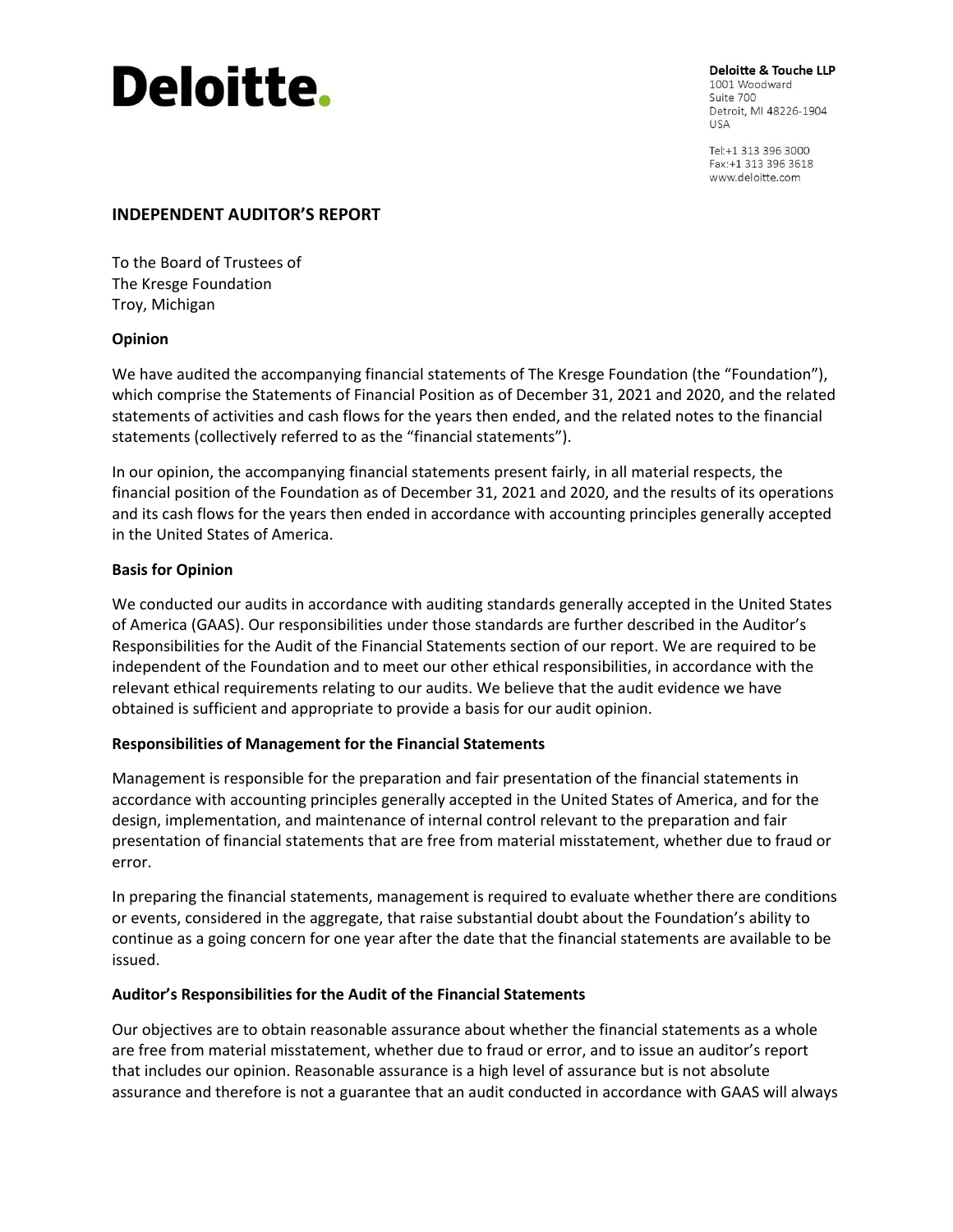detect a material misstatement when it exists. The risk of not detecting a material misstatement resulting from fraud is higher than for one resulting from error, as fraud may involve collusion, forgery, intentional omissions, misrepresentations, or the override of internal control. Misstatements are considered material if there is a substantial likelihood that, individually or in the aggregate, they would influence the judgment made by a reasonable user based on the financial statements.

In performing an audit in accordance with GAAS, we:

- Exercise professional judgment and maintain professional skepticism throughout the audit.
- Identify and assess the risks of material misstatement of the financial statements, whether due to fraud or error, and design and perform audit procedures responsive to those risks. Such procedures include examining, on a test basis, evidence regarding the amounts and disclosures in the financial statements.
- Obtain an understanding of internal control relevant to the audit in order to design audit procedures that are appropriate in the circumstances, but not for the purpose of expressing an opinion on the effectiveness of the Foundation's internal control. Accordingly, no such opinion is expressed.
- Evaluate the appropriateness of accounting policies used and the reasonableness of significant accounting estimates made by management, as well as evaluate the overall presentation of the financial statements.
- Conclude whether, in our judgment, there are conditions or events, considered in the aggregate, that raise substantial doubt about the Foundation's ability to continue as a going concern for a reasonable period of time.

We are required to communicate with those charged with governance regarding, among other matters, the planned scope and timing of the audit, significant audit findings, and certain internal control‐related matters that we identified during the audit.

Deloitte + Jouche LLP

June 9, 2022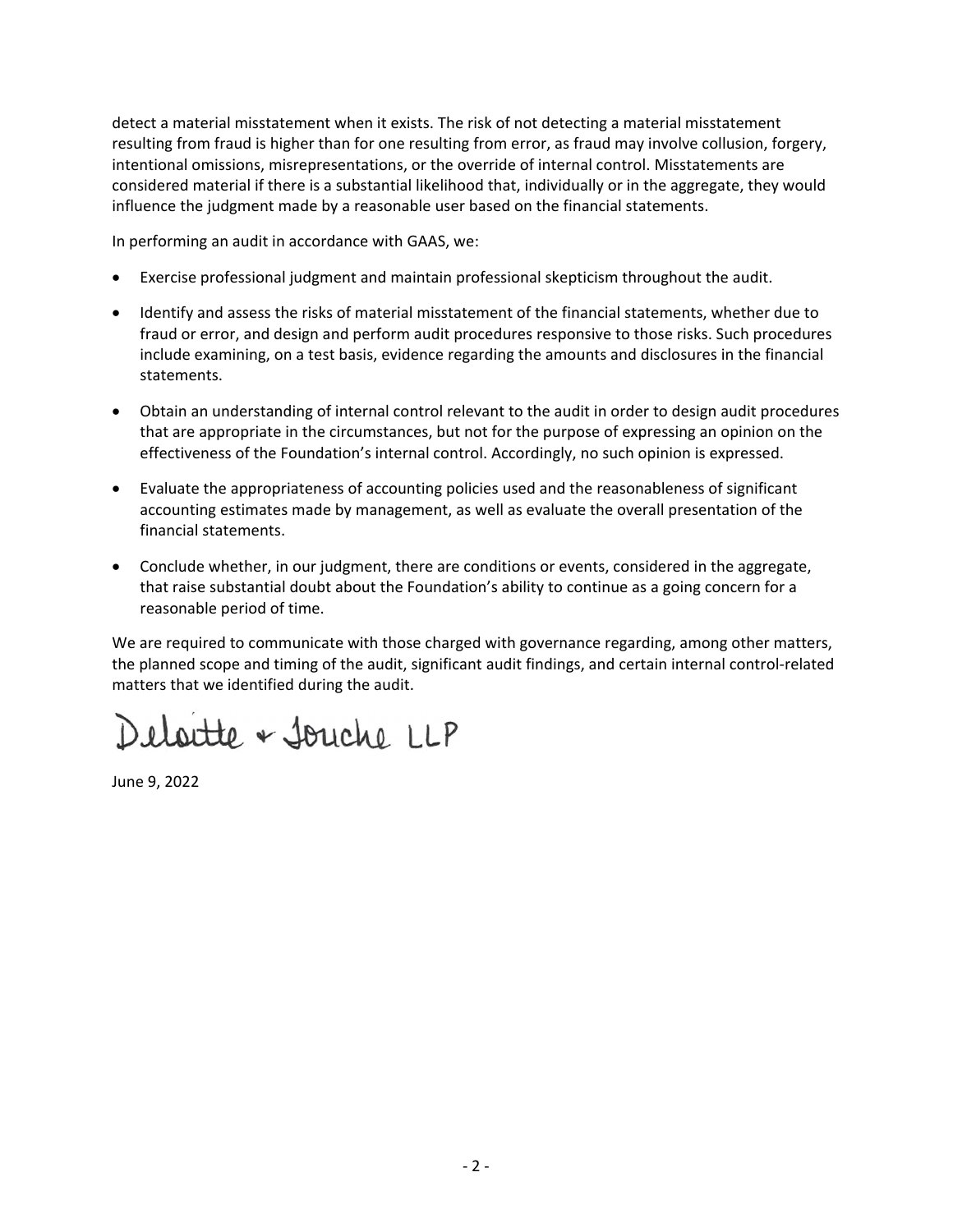# **STATEMENTS OF FINANCIAL POSITION AS OF DECEMBER 31, 2021 AND 2020**

| <b>ASSETS</b>                                                                                                                                                                                                                                                                                                                | 2021                                                      | 2020                                                                               |
|------------------------------------------------------------------------------------------------------------------------------------------------------------------------------------------------------------------------------------------------------------------------------------------------------------------------------|-----------------------------------------------------------|------------------------------------------------------------------------------------|
| CASH                                                                                                                                                                                                                                                                                                                         | \$<br>1,880,941                                           | \$<br>2,692,899                                                                    |
| <b>INVESTMENTS-At fair market value</b>                                                                                                                                                                                                                                                                                      | 4,545,044,314                                             | 4,105,841,667                                                                      |
| PROGRAM-RELATED INVESTMENTS-Net of allowance of<br>\$6,237,959 and \$7,490,506 in 2021 and 2020, respectively                                                                                                                                                                                                                | 80,187,660                                                | 83,048,756                                                                         |
| COLLATERAL UNDER SECURITIES LENDING AGREEMENT                                                                                                                                                                                                                                                                                |                                                           | 64,022                                                                             |
| ACCRUED INTEREST AND DIVIDENDS                                                                                                                                                                                                                                                                                               | 349,530                                                   | 743,256                                                                            |
| PROPERTY AND EQUIPMENT-Net of accumulated<br>depreciation of \$15,438,857 and \$13,936,268 in<br>2021 and 2020, respectively                                                                                                                                                                                                 | 16,352,256                                                | 17,625,555                                                                         |
| <b>OTHER</b>                                                                                                                                                                                                                                                                                                                 | 15,917,600                                                | 11,670,896                                                                         |
| TOTAL                                                                                                                                                                                                                                                                                                                        | \$4,659,732,301                                           | \$4,221,687,051                                                                    |
| LIABILITIES AND NET ASSETS WITHOUT<br><b>DONOR RESTRICTIONS</b>                                                                                                                                                                                                                                                              |                                                           |                                                                                    |
| LIABILITIES:<br>Grants payable - net of discount of \$53,737 and<br>\$512,847 in 2021 and 2020, respectively<br>Accounts payable and other liabilities<br>Other postemployment benefit liability<br>Borrowings under revolving line of credit<br>Payable under securities lending agreement<br>Deferred federal excise taxes | \$<br>85,345,870<br>6,354,445<br>10,467,866<br>20,280,775 | \$.<br>51,738,554<br>5,491,731<br>10,583,337<br>29,700,000<br>64,022<br>16,120,060 |
| <b>Total liabilities</b>                                                                                                                                                                                                                                                                                                     | 122,448,956                                               | 113,697,704                                                                        |
| <b>NET ASSETS</b>                                                                                                                                                                                                                                                                                                            | 4,537,283,345                                             | 4,107,989,347                                                                      |
| TOTAL                                                                                                                                                                                                                                                                                                                        | \$4,659,732,301                                           | \$4,221,687,051                                                                    |

See notes to financial statements.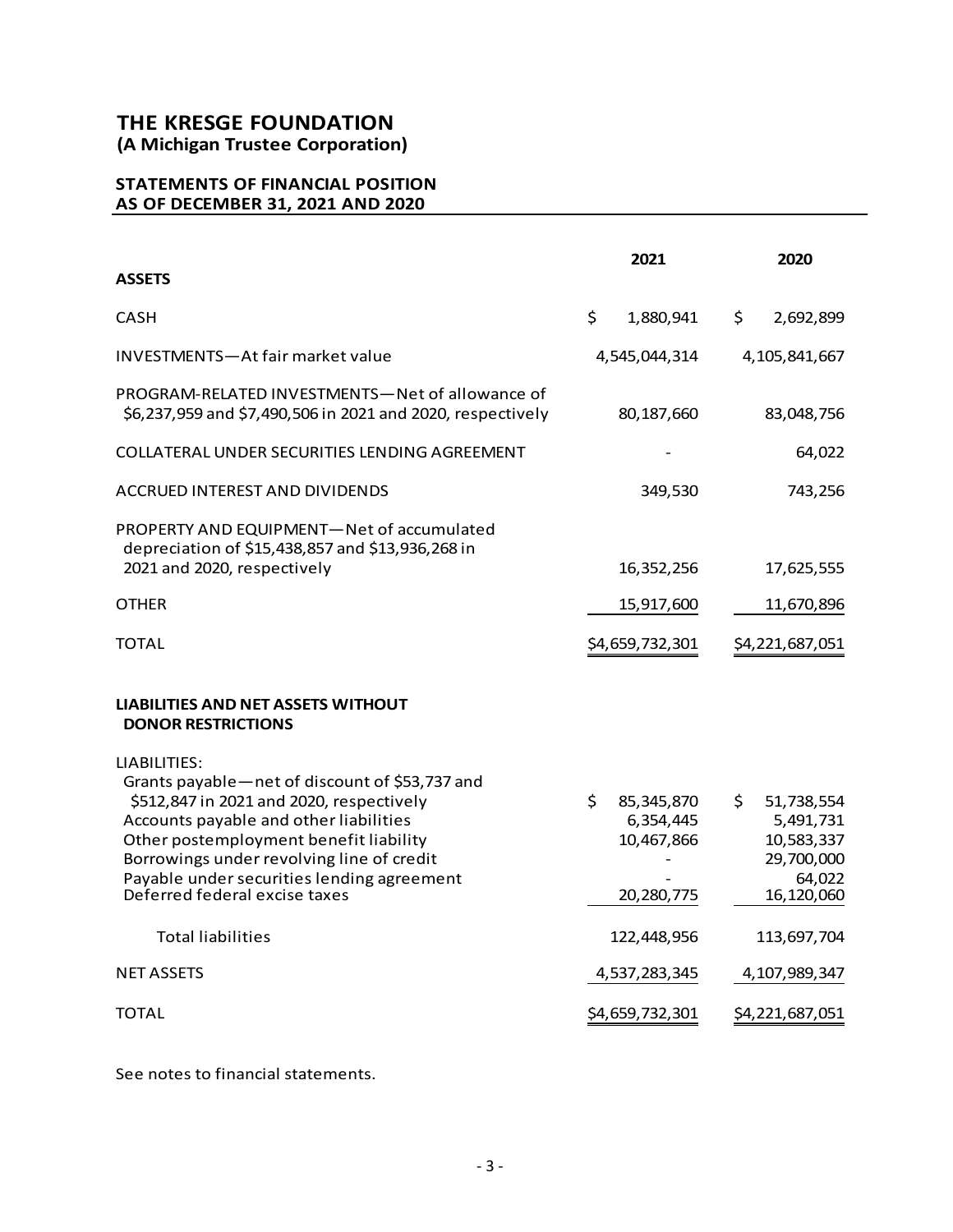# **STATEMENTS OF ACTIVITIES FOR THE YEARS ENDED DECEMBER 31, 2021 AND 2020**

|                                                                                                                                                                                                    | 2021                                     | 2020                                       |
|----------------------------------------------------------------------------------------------------------------------------------------------------------------------------------------------------|------------------------------------------|--------------------------------------------|
| <b>INCOME AND LOSS:</b><br>Net investment income<br>Program-related investment income                                                                                                              | 646,403,044<br>S.<br>2,222,054           | \$583,449,316<br>1,370,510                 |
| Total income                                                                                                                                                                                       | 648,625,098                              | 584,819,826                                |
| <b>EXPENSES:</b><br>Grants—net of change in discount of $\frac{2}{3}$ (459,110) and<br>$\frac{1}{2}(1,881,676)$ in 2021 and 2020, respectively<br>Administrative expenses<br><b>Total expenses</b> | 191,322,274<br>27,640,375<br>218,962,649 | 122, 161, 413<br>30,376,658<br>152,538,071 |
| OTHER POSTEMPLOYMENT ADJUSTMENTS                                                                                                                                                                   | (368,451)                                | (1,762,550)                                |
| <b>CHANGE IN NET ASSETS</b>                                                                                                                                                                        | 429,293,998                              | 430,519,205                                |
| NET ASSETS:<br>Beginning of year                                                                                                                                                                   | 4,107,989,347                            | 3,677,470,142                              |
| End of year                                                                                                                                                                                        | \$4,537,283,345                          | \$4,107,989,347                            |

See notes to financial statements.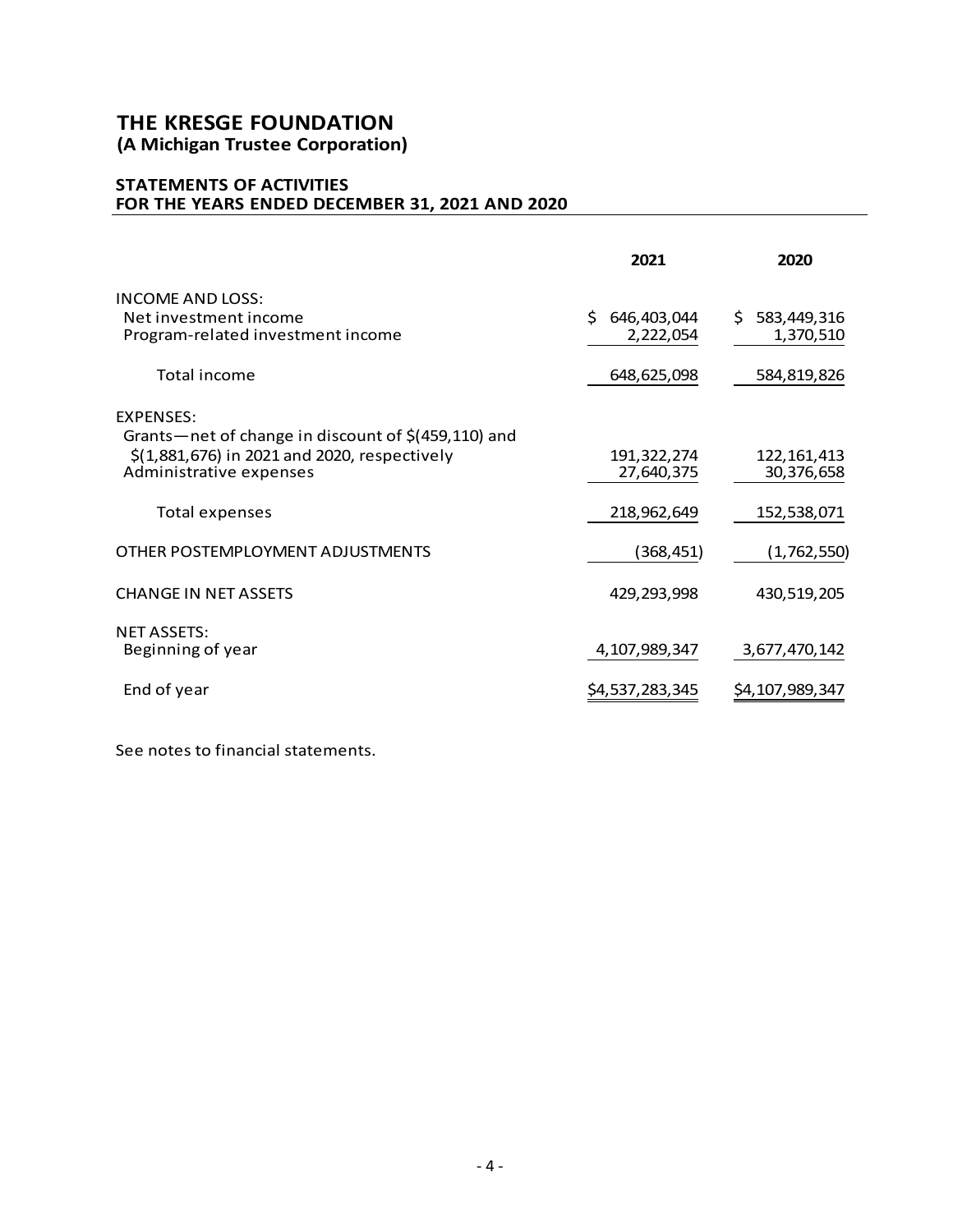# **STATEMENTS OF CASH FLOWS FOR THE YEARS ENDED DECEMBER 31, 2021 AND 2020**

|                                                                                                          | 2021                       | 2020                         |
|----------------------------------------------------------------------------------------------------------|----------------------------|------------------------------|
| CASH FLOWS FROM OPERATING ACTIVITIES:<br>Change in net assets                                            | \$<br>429,293,998          | \$<br>430,519,205            |
| Adjustments to reconcile change in net assets to<br>net cash used in operating activities:               |                            |                              |
| Depreciation<br>(Decrease) increase in program-related investments                                       | 1,534,382                  | 1,519,477                    |
| provision                                                                                                | (1, 252, 547)              | 2,176,928                    |
| Change in value of grants payable                                                                        | 459,110                    | 1,881,676                    |
| Net realized and unrealized gains on investments<br>Net realized and unrealized gains on program related | (662, 826, 166)            | (597, 335, 104)              |
| investments<br>Changes in assets and liabilities:                                                        |                            | (151, 945)                   |
| Accrued interest and dividends                                                                           | 393,726                    | 1,896,480                    |
| Other assets                                                                                             | (4, 246, 704)              | (3,769,334)                  |
| Grants payable                                                                                           | 33, 148, 206               | (28, 172, 897)               |
| Accounts payable and other liabilities                                                                   | 862,714                    | 642,407                      |
| Other postemployment benefit liability<br>Deferred federal excise taxes                                  | (115, 471)<br>4,160,715    | 1,289,929<br>4,322,733       |
| Net cash used in operating activities                                                                    | (198, 588, 037)            | (185, 180, 445)              |
| <b>CASH FLOWS FROM INVESTING ACTIVITIES:</b>                                                             |                            |                              |
| Proceeds from sales of investments                                                                       | 1,900,692,578              | 1,831,321,039                |
| Purchases of investments                                                                                 | (1,677,069,059)            | (1,614,394,856)              |
| Returns of principal for program-related investments                                                     | 12,709,567                 | 7,940,404                    |
| Disbursements for program-related investments<br>Purchases of property and equipment                     | (8, 595, 924)<br>(261,083) | (11, 372, 877)<br>(481, 418) |
| Net cash provided by investing activities                                                                | 227,476,079                | 213,012,292                  |
| CASH FLOWS FROM FINANCING ACTIVITIES:                                                                    |                            |                              |
| Proceeds from revolving line of credit                                                                   |                            | 177,322,046                  |
| Repayments of revolving line of credit                                                                   | (29,700,000)               | (204, 745, 572)              |
| Net cash used in financing activities                                                                    | (29,700,000)               | (27, 423, 526)               |
| NET (DECREASE) INCREASE IN CASH                                                                          | (811,958)                  | 408,321                      |
| CASH:<br>Beginning of year                                                                               | 2,692,899                  | 2,284,578                    |
| End of year                                                                                              | \$<br>1,880,941            | \$<br>2,692,899              |

See notes to financial statements.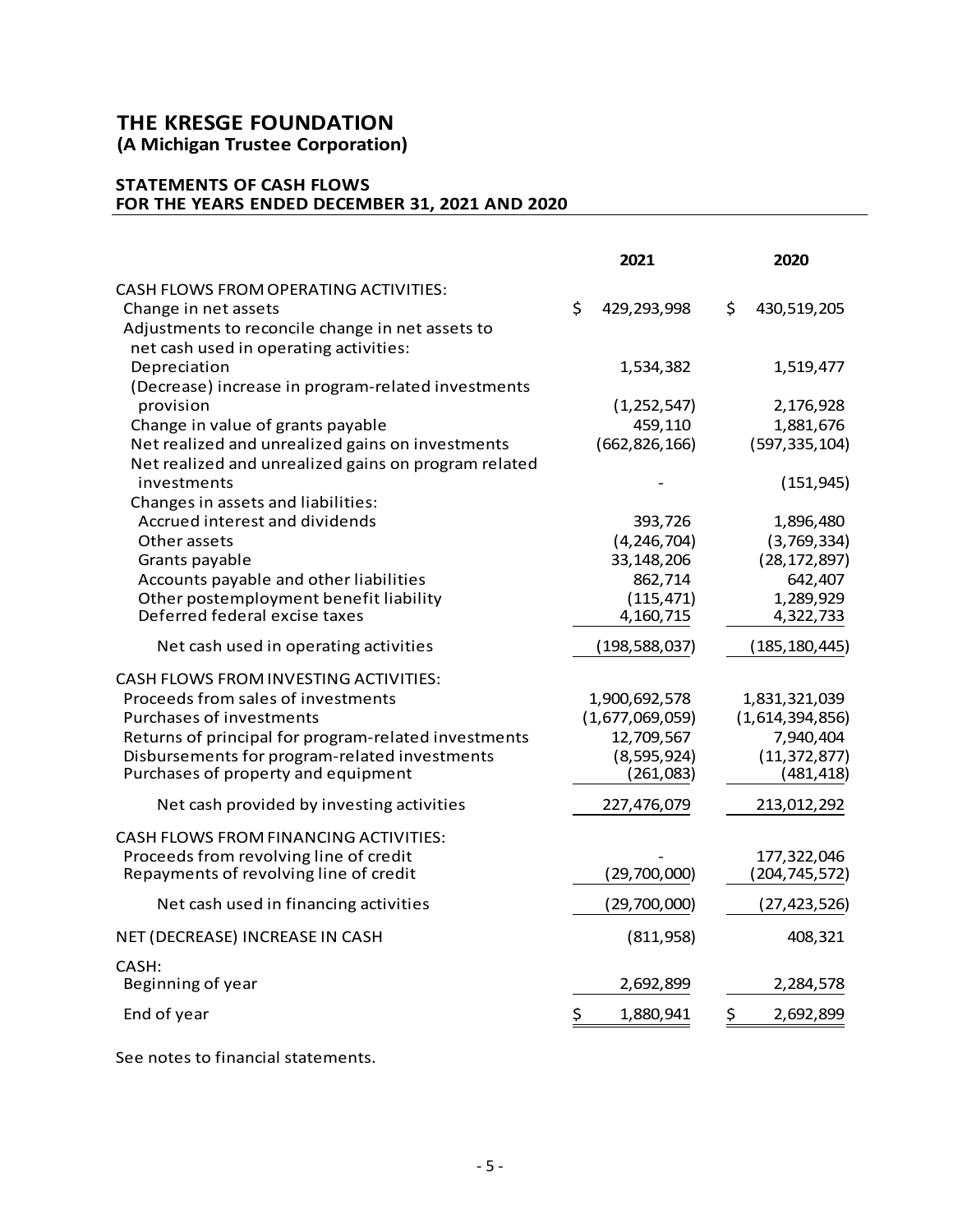# **THE KRESGE FOUNDATION**

# **(A Michigan Trustee Corporation)**

# **NOTES TO FINANCIAL STATEMENTS AS OF AND FOR THE YEARS ENDED DECEMBER 31, 2021 AND 2020**

# **1. ORGANIZATION AND NATURE OF OPERATIONS**

The Kresge Foundation (the "Foundation") is a tax‐exempt private foundation that works to expand opportunities in America's cities through grantmaking and investing in arts and culture, education, environment, health, human services, and community development. The Foundation was established in June 1924 as a Michigan trustee corporation. Its office is in Troy, Michigan.

# **2. SUMMARY OF SIGNIFICANT ACCOUNTING POLICIES**

**Basis of Financial Presentation**—The accompanying financial statements are prepared on the accrual basis and in conformity with accounting principles generally accepted in the United States of America (GAAP).

**Program‐Related Investments (PRIs)**—In accordance with Section 4944 of the Internal Revenue Code (the "Code"), the Foundation is permitted to make investments that further some aspect of its charitable mission. In 2008, the Foundation began making PRIs. These investments are anticipated to have lower-than-market returns on a risk-adjusted basis. Like grants, these investments count toward the Foundation's payout requirement in the year of distribution. Return of PRI principal affects the annual payout requirement in a similar manner as a grant refund.

**Property and Equipment**—Property and equipment represents primarily land and buildings. Property and equipment is depreciated on the straight-line basis over the estimated useful lives of the assets, which range from 3 to 45 years. The associated depreciation was \$1,534,382 and \$1,519,477 for the years ended December 31, 2021 and 2020, respectively. The Foundation annually reviews the property and equipment records for impairment of the carrying value and records any adjustments necessary to reflect impacts in the carrying value. No impairments were recorded for the years ended December 31, 2021 and 2020.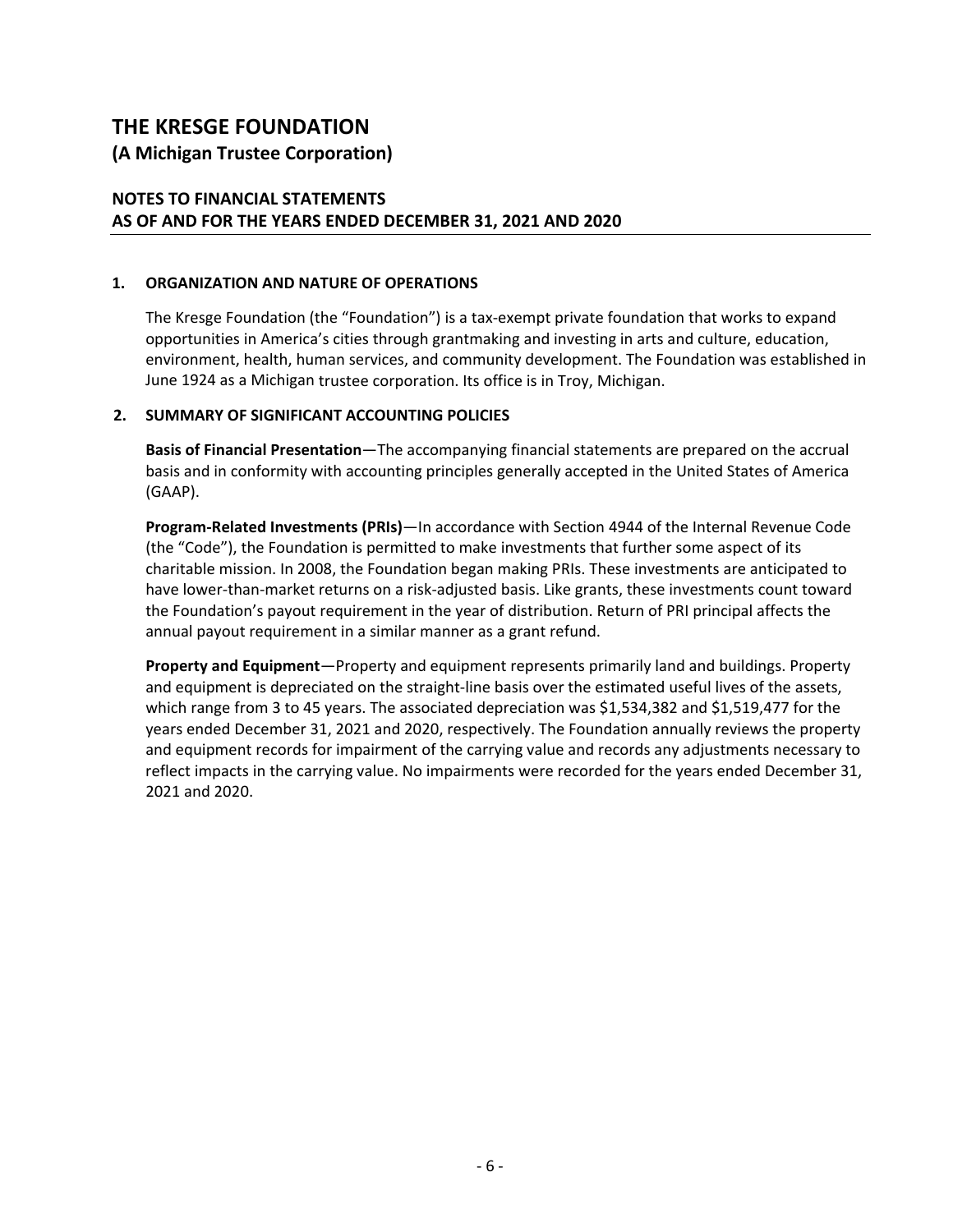Property and equipment as of December 31, 2021 and 2020, consists of the following:

|                                                                | 2021                   | 2020                   |
|----------------------------------------------------------------|------------------------|------------------------|
| <b>Building and improvements</b>                               | \$26,404,120           | \$26,263,711           |
| <b>Furniture and fixtures</b><br>Computer and office equipment | 2,244,175<br>2,364,925 | 2,221,973<br>2,298,246 |
|                                                                | 31,013,220             | 30,783,930             |
| Less accumulated depreciation and amortization                 | (15, 438, 857)         | (13,936,268)           |
| Subtotal depreciable assets-net                                | 15,574,363             | 16,847,662             |
| Land<br>Art                                                    | 500,000<br>277,893     | 500,000<br>277,893     |
| Subtotal nondepreciable assets                                 | 777,893                | 777,893                |
| Total property and equipment-net                               | \$16.352.256           | \$17,625,555           |

**Grant Expenditures**—Grant expenditures are recognized in the period the grant is approved, provided the grant is not subject to future conditions. Conditional grants are recognized as grant expense and as a grant payable in the period in which the grantee substantially meets the terms of the conditions. The Foundation had approximately \$50,800,000 and \$61,600,000 in conditional grants as of December 31, 2021 and 2020, respectively. As of December 31, 2021, conditional grants included \$50,000,000 to the Foundation for Detroit's Future (FDF), payable over a 12 year‐period, subject to any terms and conditions of the Foundation FDF Agreement.

**Line of Credit**—The Foundation has an unsecured line of credit totaling \$200,000,000 as of December 31, 2021 and 2020. The credit line has a three-month LIBOR effective rate of 0.50% and 0.99% and contains a commitment fee on the unused available balance of 0.15% and 0.25% as of December 31, 2021 and 2020, respectively. As of December 31, 2021 and 2020, the outstanding borrowings were \$0 and \$29,700,000, respectively. The aggregate outstanding principal, interest, and related fees are due in full on the commitment termination date August 31, 2022. Interest and related fees payable at year‐end are included in accounts payable and other liabilities.

**Net Assets**—The presentation of net assets represents net assets without donor restrictions.

**Tax Status**—The Foundation is an organization exempt from federal income taxation under Section 501(c)(3) and is a private foundation as described in Section 509(a) of the Code. The Foundation is subject to federal excise taxes. It is also subject to federal and state income tax on its unrelated business taxable income. Management believes it is no longer subject to federal tax examinations for years prior to December 31, 2018. The Foundation evaluates uncertain tax positions for more‐likely than‐not sustainability. The Foundation has concluded that as of December 31, 2021 and 2020, there are no uncertain tax positions taken or expected to be taken that would require recognition of a liability or disclosure in the financial statements.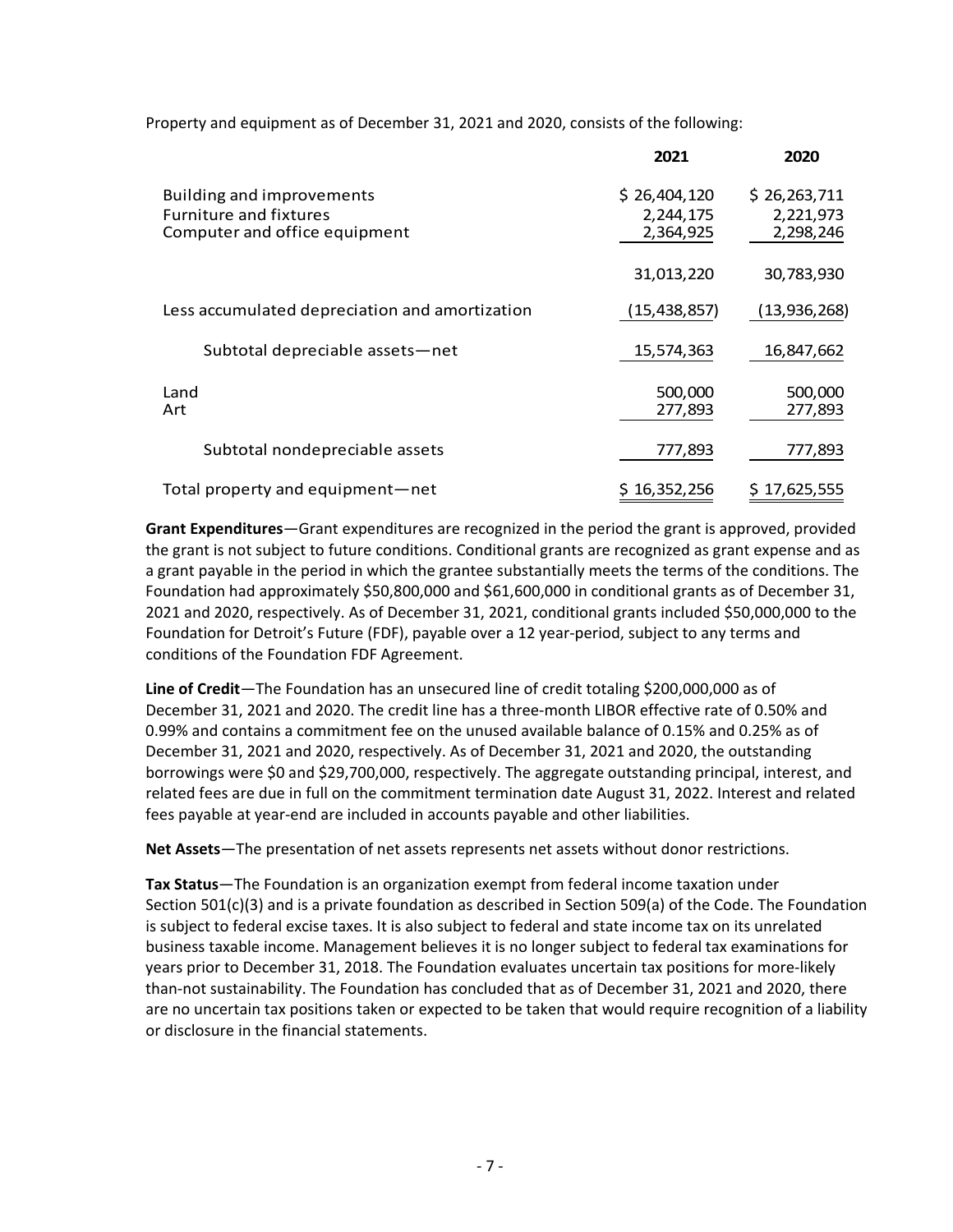**Use of Estimates**—The preparation of financial statements in conformity with GAAP requires management to make estimates and assumptions that affect the reported amounts of assets, liabilities, and disclosure of contingent assets and liabilities at the date of the financial statements and the reported amounts of income and expenses during the reporting period. Actual results could differ from those estimates.

**Investment Risks**—Investment securities are exposed to various risks, such as interest rate, market, and credit. Due to the level of risk associated with certain investment securities and the level of uncertainty related to changes in the value of investment securities, it is at least reasonably possible that changes in values in the near term could materially affect the amounts reported in the accompanying financial statements.

**Adoption of Accounting Pronouncements**—In June 2016, the FASB issued ASU No. 2016‐13, *Financial Instruments—Credit Losses (Topic 326): Measurement of Credit Losses on Financial Instruments*. This ASU amends the FASB's guidance on the impairment of financial instruments and adds to U.S. GAAP an impairment model known as the current expected credit loss (CECL) model that is based on expected losses rather than incurred losses. Under the new guidance, an entity will recognize an allowance based on its estimate of expected credit losses, which the FASB believes will result in more timely recognition of such losses. The ASU is also intended to reduce the complexity of U.S. GAAP by decreasing the number of credit impairment models that entities use to account for debt instruments. The guidance is effective for the Foundation for years beginning after December 15, 2022. At this time, the Foundation is evaluating the implications of ASU No. 2016‐13 and its effects on the financial statements.

# **3. INVESTMENTS AND FAIR VALUE**

**Temporary Investments**—The Foundation considers temporary investments to be unsettled trade purchases and sales and cash and cash equivalents held as part of the long-term investment strategy of the Foundation. Cash equivalents are considered to be investments with an original maturity of three months or less. The Foundation records investments as of the trade date. Unsettled trade purchases and sales are reported in the investment category on the statements of financial position. The Foundation had unsettled trade purchases of \$0 and \$2,689,000 as of December 31, 2021 and 2020, respectively. The Foundation had unsettled trade sales of approximately \$9,001,000 and \$11,436,000 as of December 31, 2021 and 2020, respectively.

**Fixed‐Income, U.S. Equity, and Foreign Equity Securities**—Fixed‐income, U.S. equity, and foreign equity securities include investments in securities as well as commingled funds. The securities have readily determinable fair market values based on quoted prices in active markets. The commingled funds calculate a net asset value per share in accordance with near term guidance.

**Hedge Funds, Natural Resources, Private Equity, and Real Estate**—Hedge funds' fair values are based on information provided by the administrators of each underlying fund. Natural resources, private equity, and real estate limited partnerships are accounted for on the equity method or pricing models that use both observable and unobservable inputs. Gains and losses on investments include equity earnings from limited partnerships.

**Securities Lending**—The Foundation participates in a securities lending program with its custodian bank. Under the terms of its securities lending agreement, the Foundation requires collateral of a value at least equal to 102% of the fair value of loaned investments. Securities lending collateral is not subject to a master netting arrangement. Loaned investments consist of equity securities. Securities loaned are fully collateralized. All cash collateral received is invested in approved money market and short‐term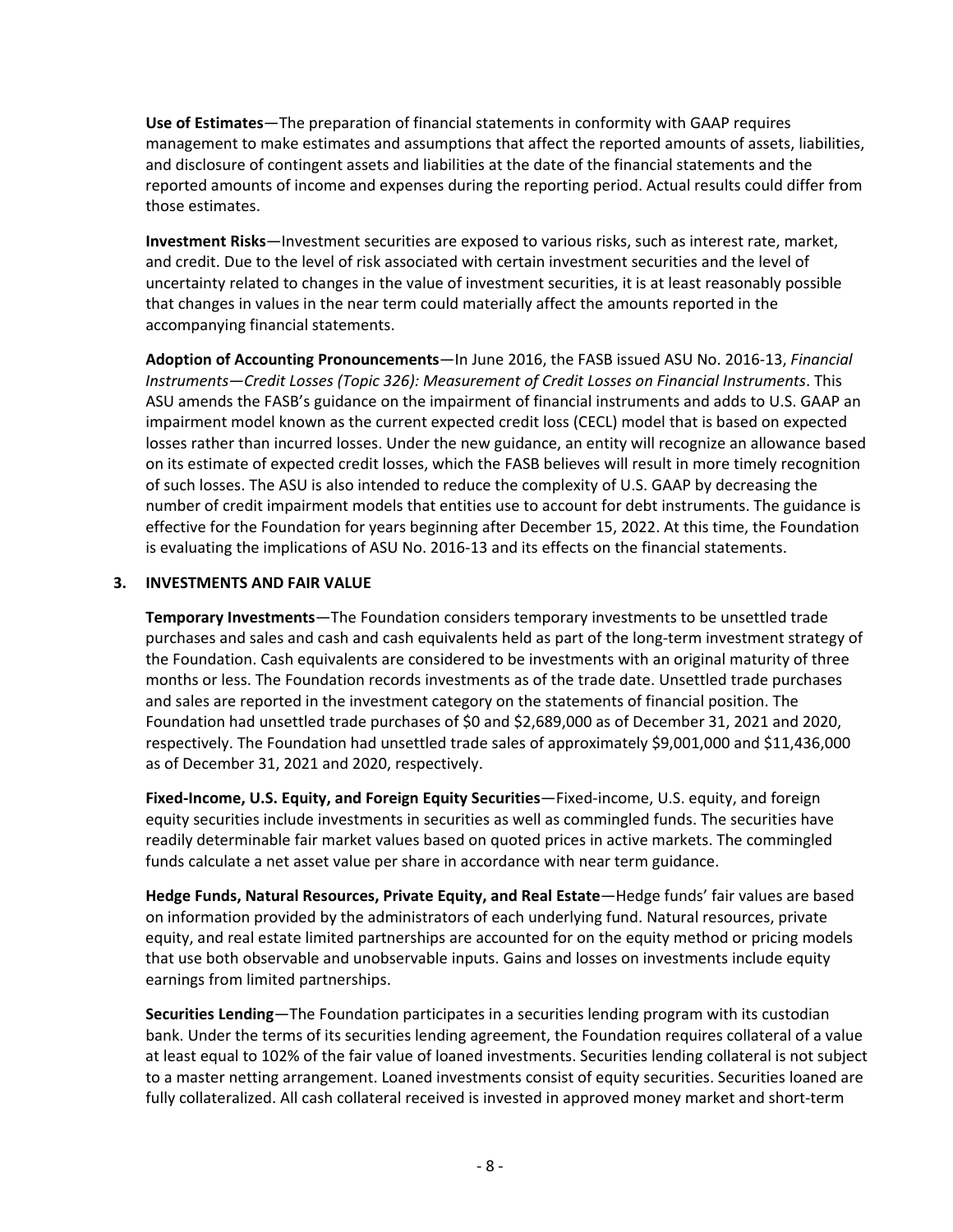funds. The Foundation maintains effective control of the loaned investments during the term of the agreement. As of December 31, 2021 and 2020, the Foundation had loaned securities with a total market value of approximately \$51,000 and \$260,000, respectively, and received related cash collateral of approximately \$0 and \$64,000, respectively. The carrying value of securities lending collateral approximates fair value as recorded collateral is composed of cash and cash equivalents that are received. Income from the program was approximately \$0 and \$19,000 for the years ended December 31, 2021 and 2020, respectively.

The changes in security lending collateral of approximately \$(64,000) and \$(256,000) as of December 31, 2021 and 2020, respectively, are considered noncash transactions.

**Realized and Unrealized Gains/Losses**—Net realized gains and change in net unrealized market gains are determined by comparing cost to proceeds and fair market value, respectively. Cost is determined on a first‐in, first‐out basis. The gains or losses on the Foundation's investment portfolio for the years ended December 31, 2021 and 2020, consist of the following:

|                                                  | 2021                         | 2020                         |
|--------------------------------------------------|------------------------------|------------------------------|
| Net realized gains<br>Net unrealized gains       | \$368,823,722<br>294,002,444 | \$286,347,083<br>310,988,021 |
| Net realized and unrealized gains on investments | \$662,826,166                | \$597,335,104                |

**Fair Value Hierarchy**—The Foundation is subject to the provisions of FASB issued ASC 820, *Fair Value Measurements and Disclosures*, which establishes a fair value hierarchy that prioritizes the inputs to valuation techniques used to measure fair value.

ASC 820 emphasizes that fair value is a market‐based measurement, not an entity‐specific measurement. Therefore, a fair value measurement should be determined based on the assumptions that market participants would use in pricing the asset or liability. As a basis for considering market participant assumptions in fair value measurements, ASC 820 establishes a fair value hierarchy that distinguishes between market participant assumptions based on market data obtained from sources independent of the reporting entity (observable inputs that are classified within Levels 1 and 2 of the hierarchy) and the reporting entity's own assumption about market participant assumptions (unobservable inputs classified within Level 3 of the hierarchy).

ASC 820 classifies the inputs used to measure fair value into the following hierarchy:

*Level 1*—Quoted market prices in active markets for identical assets or liabilities.

*Level 2*—Observable market‐based inputs and unobservable inputs that are corroborated by market data.

*Level 3*—Unobservable inputs that are supported by little or no market activity and are significant to the fair value of the assets or liabilities. Level 3 includes values determined using pricing models, discounted cash flow methodologies, or similar techniques reflecting the Foundation's accounting policies.

Securities that provide a net asset value (NAV) or that are recorded under the equity method of accounting are considered to be recorded at Management's best estimate of fair value. These securities are included in the fair value table on the Investments measured at net asset value line.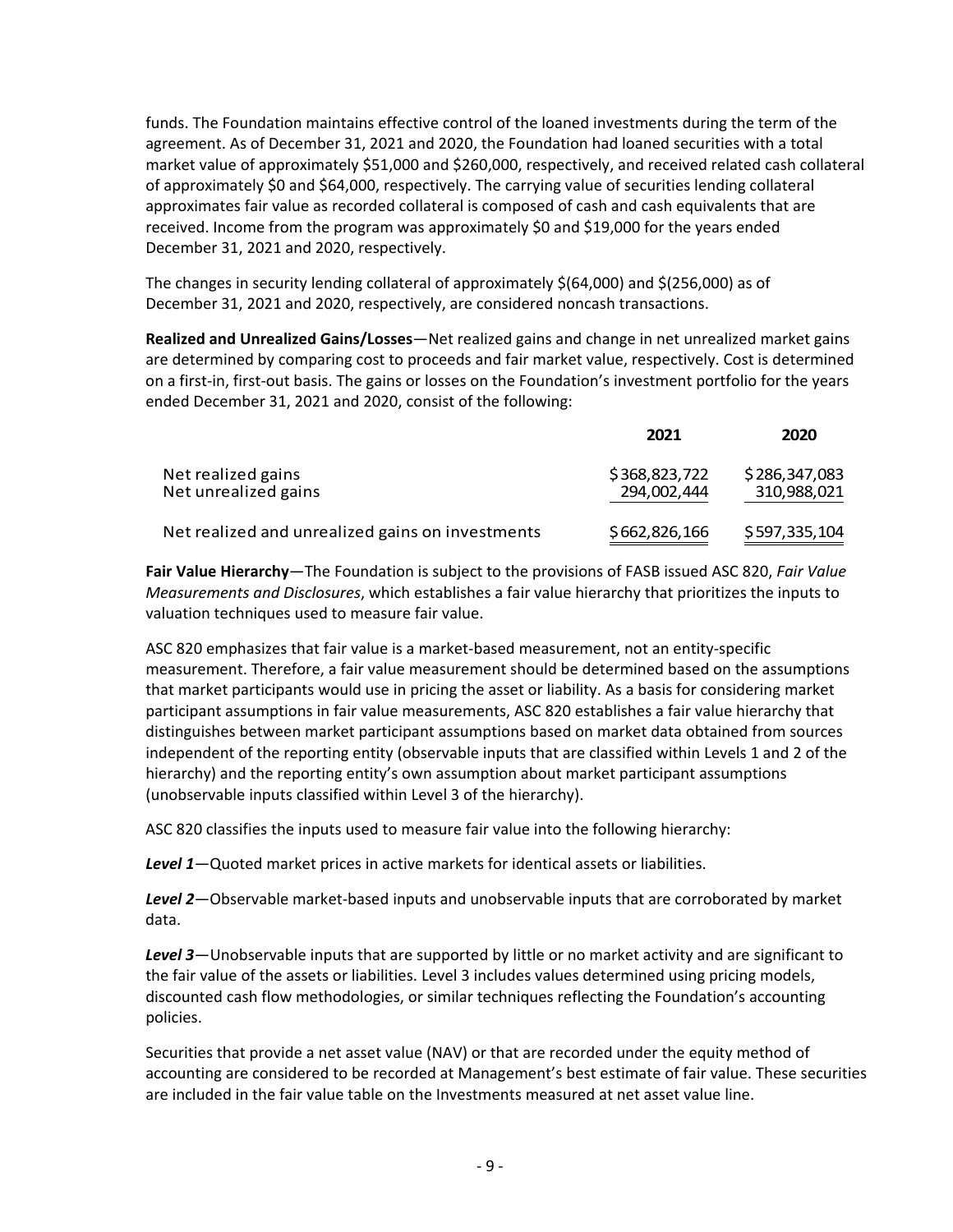In certain instances, the inputs used to measure fair value may fall into different levels of the fair value hierarchy. In such instances, an investment's level within the fair value hierarchy is based on the lowest level of input that is significant to the fair value measurement. The Foundation's assessment of the significance of a particular input to the fair value measurement in its entirety requires judgment and considers factors specific to the asset or liability.

The financial assets and liabilities recorded at fair value on a recurring basis within the fair value hierarchy as of December 31, 2021, are as follows:

|                                                  | 2021            |     | Level 1       | Level <sub>2</sub> | Level 3      |
|--------------------------------------------------|-----------------|-----|---------------|--------------------|--------------|
| Temporary investments                            | \$<br>3,854,165 | \$. | 3,854,165     | \$                 | \$           |
| Fixed-income securities - credit                 |                 |     |               |                    |              |
| and other                                        | 198,403,780     |     | 87,122,658    | 105,466,375        | 5,814,747    |
| U.S. equity securities                           | 21,323,871      |     | 13,066,382    | 8,257,489          |              |
| Foreign equity securities                        | 106,071,503     |     | 106,071,503   |                    |              |
| Derivative contracts:                            |                 |     |               |                    |              |
| Equity                                           | 114,472,958     |     |               | 114,472,958        |              |
| Fixed-income                                     | 17,237,316      |     |               | 17,237,316         |              |
| Foreign exchange                                 | (17, 965)       |     |               | (17, 965)          |              |
| Commodity                                        | 2,568,113       |     |               | 2,568,113          |              |
| Private equity                                   | 80,234,839      |     |               |                    | 80,234,839   |
| Real estate                                      | 10,267,285      |     |               |                    | 10,267,285   |
| Total fair value                                 |                 |     |               |                    |              |
| measurements                                     | 554,415,865     |     | 210,114,708   | 247,984,286        | 96,316,871   |
| Investments measured at                          |                 |     |               |                    |              |
| net asset value                                  | 3,990,628,449   |     |               |                    |              |
| Total investments                                | \$4,545,044,314 |     | \$210,114,708 | \$247,984,286      | \$96,316,871 |
| Collateral under securities<br>lending agreement |                 |     |               |                    |              |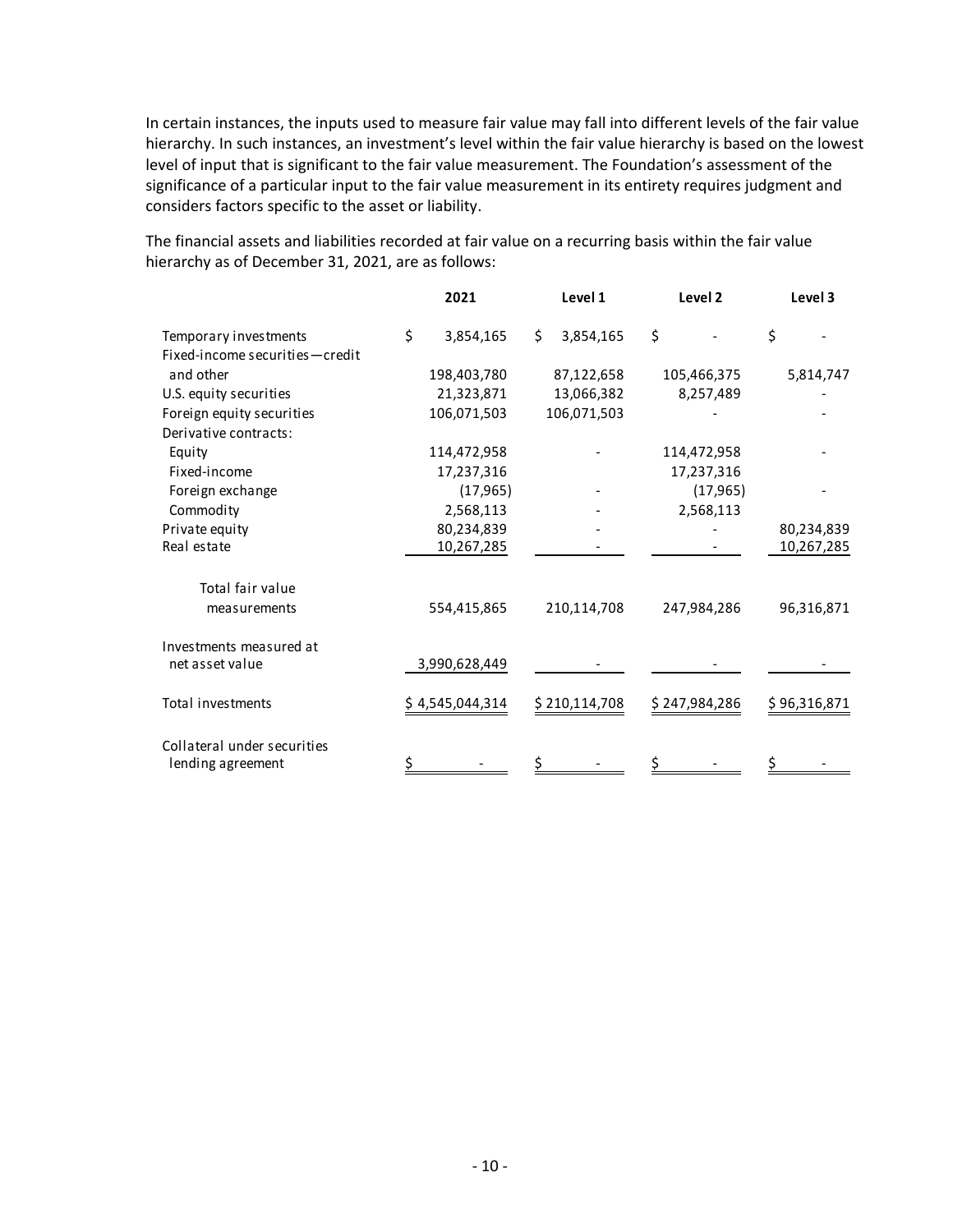| hierarchy as of December 31, 2020, are as follows:        |             |    |            |             |           |
|-----------------------------------------------------------|-------------|----|------------|-------------|-----------|
|                                                           | 2020        |    | Level 1    | Level 2     | Level 3   |
| Temporary investments<br>Fixed-income securities – credit | 5.874.640   | S. | 5.874.640  |             |           |
| and other                                                 | 149,808,821 |    | 23.756     | 144,658,381 | 5,126,684 |
| U.S. equity securities                                    | 18,300,500  |    | 18,300,500 | ٠           |           |
| Foreign equity securities                                 | 89,041,842  |    | 89,041,842 | -           |           |

Equity 33,547,935 ‐ ‐ 33,547,935

 Commodity 1,304,580 ‐ ‐ 1,304,580 Private equity 1.439,852<br>
Real estate 11,439,852 11,439,852

measurements 393,717,130 113,240,738 179,112,275 101,364,117

Foreign exchange  $(398,621)$   $\qquad \qquad$  (398,621)

11,43<u>9,852</u>

The financial assets and liabilities recorded at fair value on a recurring basis within the fair value

Derivative contracts:

Total fair value

Investments measured at

net asset value 3,712,124,537

| Collateral under securities<br>lending agreement                                                    | 64.022 | 64,022 |  |  |
|-----------------------------------------------------------------------------------------------------|--------|--------|--|--|
| evel 1 classifications consist of U.S. Treasuries and commercial paper with quoted market prices in |        |        |  |  |

Total investments 4,105,841,667 \$ \$ 113,240,738 \$ 179,112,275 \$ 101,364,117

Level 1 classifications consist of U.S. Treasuries and commercial paper with quoted market prices in active markets. Fixed-income, U.S. equity securities, and foreign equity securities have readily determinable fair market values based on quoted prices in active markets.

Level 2 classifications consist of agency and Federal Home Loan Bank securities and collateralized loan obligation fixed‐income securities that are valued based on observable market‐based inputs and unobservable inputs that are corroborated by market data. The fair value of the derivative investments is based on market prices from the financial institution that is the counterparty to the derivative.

Level 3 classifications consist of securities that do not have readily determinable market values or are not publicly traded. The valuation process for Level 3 investments involves the use of fair value as reported by third‐party administrators, fund investment managers, and general partners and is completed on at least a quarterly basis. All valuations are reviewed by management. Fair value estimates for fixed income securities, equity securities, real estate, and natural resource investments are based on comparable transactions, inputs provided by the general partner, audited financial information, and K‐1 capital account balances to determine overall reasonableness of the recorded value. Audited information is only available annually, based on the partnerships' year-ends. Because of the inherent uncertainty of valuations, values may differ from the values that would have been used had a ready market existed.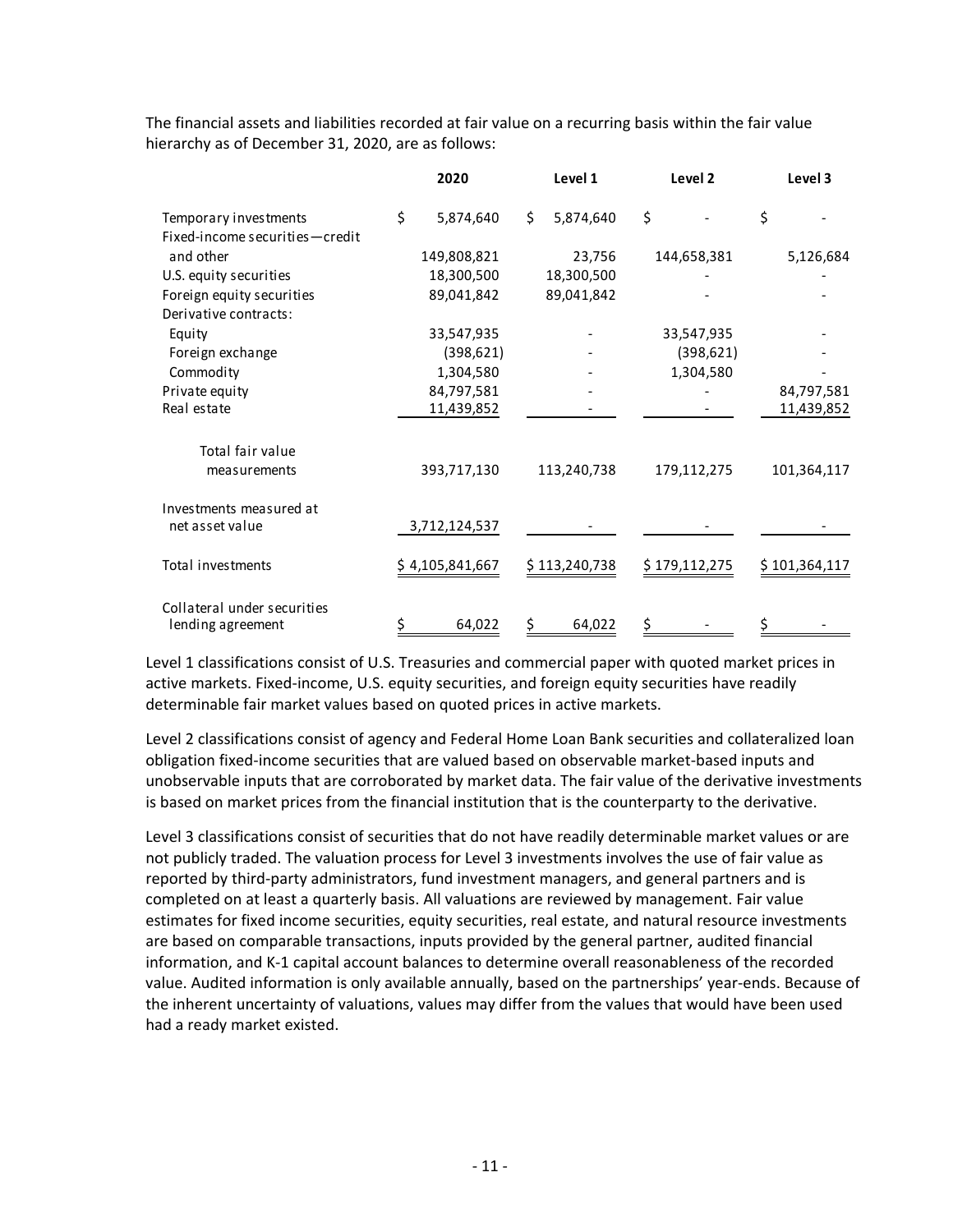Activity related to the Level 3 investment activity as of December 31, 2021 and 2020, is as follows:

|                          | 2021            | 2020                     |
|--------------------------|-----------------|--------------------------|
| Additions and purchases  | \$5.331.419     | \$13,369,200             |
| Transfers into Level 3   | $\qquad \qquad$ | $\overline{\phantom{0}}$ |
| Transfers out of Level 3 | $\qquad \qquad$ |                          |

The Foundation's policy related to fair value measurement hierarchy classification, including any level transfers, occurs as of the end of the reporting period. Realized and unrealized gains or losses related to Level 3 investment activity are included in net investment income on the statements of activities.

As of December 31, 2021 and 2020, the Foundation had the following commitments to contribute additional capital under the terms of various investment agreements over the next 7–10 years.

|                   | 2021          | 2020          |  |  |
|-------------------|---------------|---------------|--|--|
| US equity         | \$28,191,802  | \$            |  |  |
| Foreign equity    | 6,048,722     |               |  |  |
| Hedge funds       | 51,500,000    | 8,000,000     |  |  |
| Natural resources | 106,012,858   | 119,617,185   |  |  |
| Private equity    | 288,963,401   | 312,888,971   |  |  |
| Real estate       | 130,408,328   | 169,439,122   |  |  |
| Total             | \$611,125,111 | \$609,945,278 |  |  |

The Foundation's investment in funds that are valued using a NAV (or its equivalent) or that are recorded under the equity method of accounting have a redemption notice period of daily to biannually and primarily consist of the following:

|                   | 2021 Redemption Period            |                |                        |                     |                   |  |  |
|-------------------|-----------------------------------|----------------|------------------------|---------------------|-------------------|--|--|
|                   | 90 Days or<br><b>Greater than</b> |                |                        |                     |                   |  |  |
|                   | Fewer                             | 91 to 180 Days | 181 to 365 Days        | 365 Days            | <b>Total</b>      |  |  |
| U.S. equity       | \$                                | \$52,690,842   | \$176,371,895          | Ś.<br>99,126,408    | 328,189,145<br>Ś. |  |  |
| Foreign equity    | 171,152,049                       | 155,032,379    | 226,835,114            | 399,339,725         | 952,359,267       |  |  |
| Hedge funds       | 184, 127, 457                     | 144,257,635    | 115,387,444            | 247,659,379         | 691,431,915       |  |  |
| Natural resources |                                   |                |                        | 320,647,648         | 320,647,648       |  |  |
| Private equity    |                                   |                |                        | 1,400,873,793       | 1,400,873,793     |  |  |
| Real estate       |                                   |                |                        | 297,126,681         | 297,126,681       |  |  |
|                   |                                   |                |                        |                     |                   |  |  |
| Total             | \$355,279,506                     | \$351,980,856  | \$518,594,453          | \$2,764,773,634     | \$3,990,628,449   |  |  |
|                   |                                   |                |                        |                     |                   |  |  |
|                   |                                   |                | 2020 Redemption Period |                     |                   |  |  |
|                   | 90 Days or                        |                |                        | <b>Greater than</b> |                   |  |  |
|                   | Fewer                             | 91 to 180 Days | 181 to 365 Days        | 365 Days            | <b>Total</b>      |  |  |
| U.S. equity       | Ś                                 | \$12,688,886   | \$139,780,014          | 215,997,979<br>Ś.   | Ś.<br>368,466,879 |  |  |
| Foreign equity    | 85,478,761                        | 252,954,248    | 269,519,201            | 265,101,879         | 873,054,089       |  |  |
| Hedge funds       | 98,707,597                        | 151,088,224    | 98,824,741             | 237,680,235         | 586,300,797       |  |  |
| Natural resources |                                   |                |                        | 305,930,607         | 305,930,607       |  |  |
| Private equity    |                                   |                |                        | 1,326,105,272       | 1,326,105,272     |  |  |
| Real estate       |                                   |                |                        | 252,266,893         | 252,266,893       |  |  |
|                   |                                   |                |                        |                     |                   |  |  |
| Total             | \$184,186,358                     | \$416,731,358  | \$508,123,956          | \$2,603,082,865     | \$3,712,124,537   |  |  |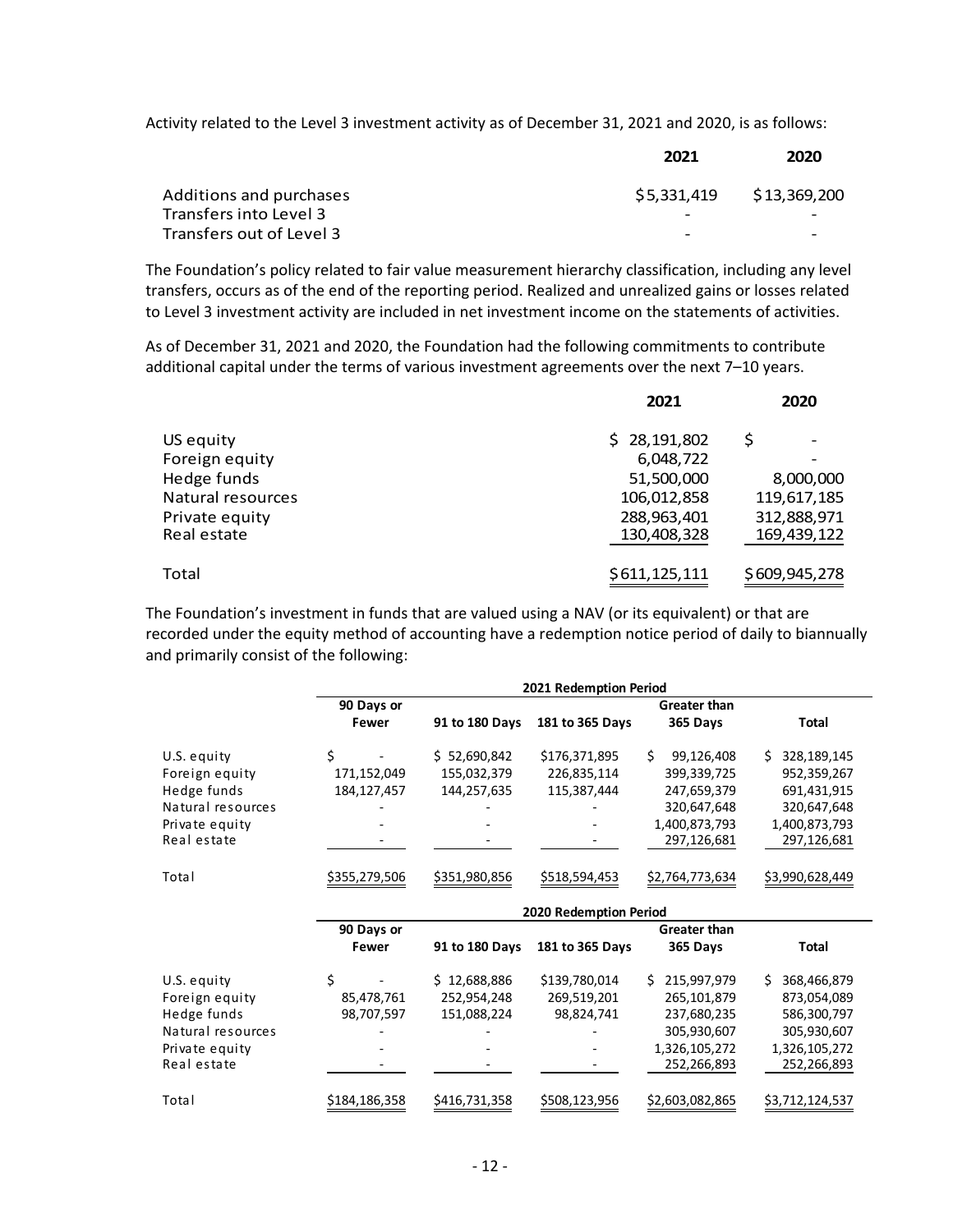### **4. DERIVATIVES**

The Foundation accounts for derivative financial instruments in accordance with ASC 815, *Derivatives and Hedging*. The Foundation enters into derivative arrangements to manage a variety of market risks and to adjust asset class exposure. The Foundation recognizes all derivatives as either assets or liabilities measured at fair value. The Foundation has netted liability positions against the investment balance. For accounting purposes, the derivatives do not have hedge designation, and all gains and losses are reported in net investment income on the statements of activities.

In connection with its derivative activities, the Foundation enters into master netting agreements and collateral support agreements with its counterparties. These agreements provide the Foundation with the right, in the event of default by the counterparty, to net a counterparty's rights and obligations under the agreement and to liquidate and set off collateral against any net amount owed by the counterparty. The master netting agreement is taken into account in the Foundation's risk management practices and application of counterparty credit limits.

To determine the amount of exposure to each counterparty, the Foundation nets the exposure on transactions by individual counterparty against the value of any collateral posted by the counterparty (a) when both parties owe determinable amounts, (b) where a legal right of setoff exists, and (c) when the right to setoff is enforceable by law. The thresholds for collateral postings vary by counterparty.

The aggregate fair value of derivative instruments in asset positions on December 31, 2021 and 2020, is approximately \$161,891,000 and \$83,530,000, respectively. The exposure to counterparty credit risk on December 31, 2021, is reduced by \$110,646,000 of collateral held and approximately \$27,631,000 of liabilities included in netting arrangements with those counterparties. The exposure to counterparty credit risk on December 31, 2020, is reduced by \$24,177,000 of collateral held and approximately \$45,763,000 of liabilities included in netting arrangements with those counterparties. The Foundation has never failed to access collateral when required. The Foundation has posted collateral of \$0 to counterparties as of December 31, 2021 and 2020.

The fair value of derivative instruments are included in Investments in the statements of financial position and information about the offsetting of derivative instruments and related collateral amounts as of December 31, 2021 and 2020, are as follows:

|                              | 2021                                                      |                                                                                            |                                                                                                       |
|------------------------------|-----------------------------------------------------------|--------------------------------------------------------------------------------------------|-------------------------------------------------------------------------------------------------------|
|                              | Gross<br><b>Amounts of</b><br>Recognized<br><b>Assets</b> | <b>Gross Amounts</b><br>Offset in the<br><b>Statements of</b><br><b>Financial Position</b> | <b>Net Amounts of</b><br><b>Assets Presented in</b><br>the Statements of<br><b>Financial Position</b> |
| Equity contracts             | \$141,408,021                                             | \$133,548,897                                                                              | \$7,859,124                                                                                           |
| Commodity contracts          | 3,245,855                                                 | 1,560,259                                                                                  | 1,685,596                                                                                             |
| Fixed income contracts       | 17,237,316                                                | 3,149,602                                                                                  | 14,087,714                                                                                            |
| Foreign exchange contracts   |                                                           | 17,965                                                                                     | (17, 965)                                                                                             |
| Total derivative instruments | \$161,891,192                                             | \$138,276,723                                                                              | \$23,614,469                                                                                          |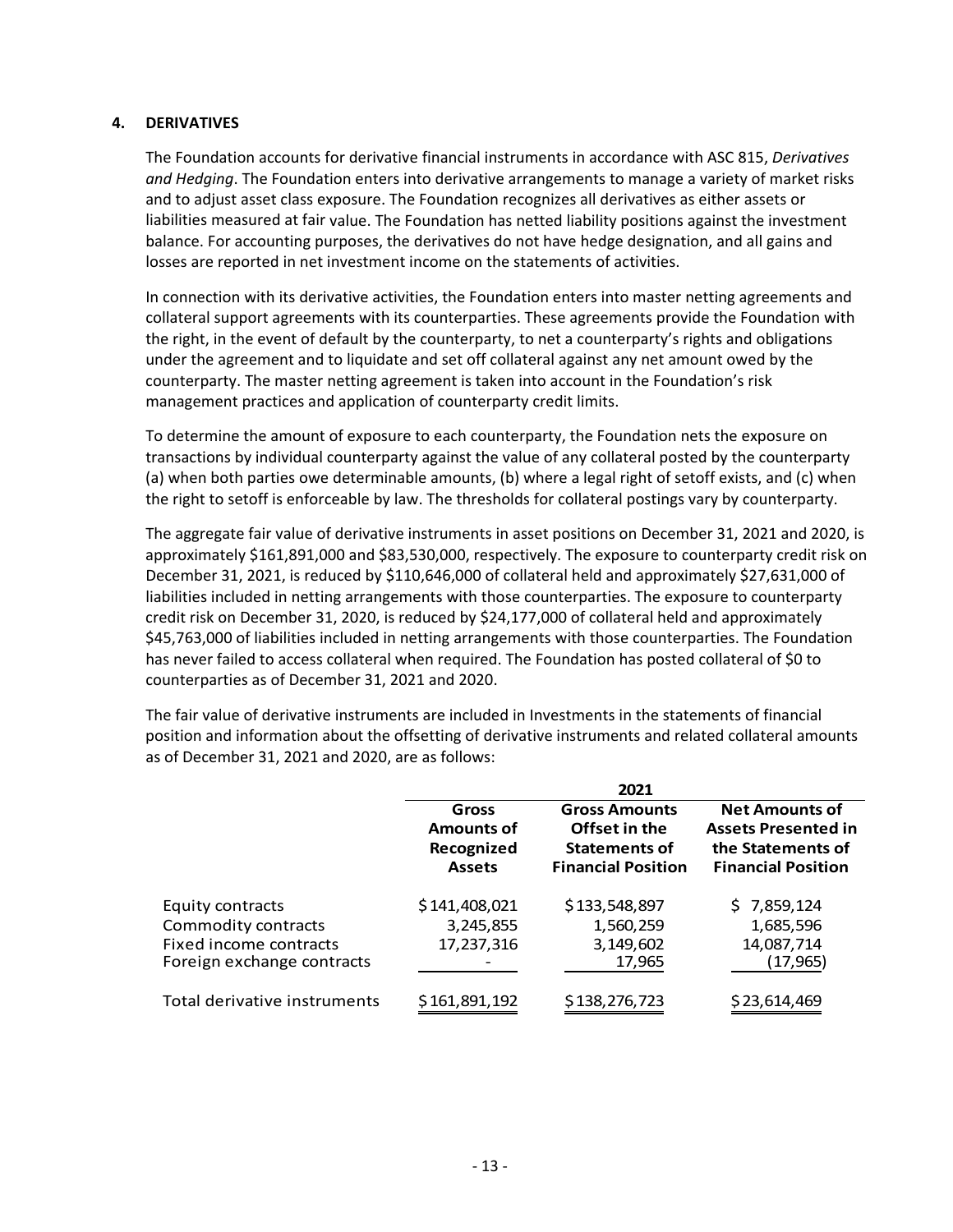|                               | 2021               |                           |                              |
|-------------------------------|--------------------|---------------------------|------------------------------|
|                               | Gross              | <b>Gross Amounts</b>      | <b>Net Amounts of</b>        |
|                               | <b>Amounts of</b>  | Offset in the             | <b>Liabilities Presented</b> |
|                               | Recognized         | <b>Statements of</b>      | in the Statements of         |
|                               | <b>Liabilities</b> | <b>Financial Position</b> | <b>Financial Position</b>    |
| Equity contracts              | \$26,935,063       | \$26,935,063              | \$                           |
| Commodity contracts           | 677,742            | 677,742                   |                              |
| <b>Fixed income contracts</b> |                    |                           |                              |
| Foreign exchange contracts    | 17,965             | 17,965                    |                              |
| Total derivative instruments  | \$27,630,770       | \$27,630,770              | Ş                            |
|                               |                    | 2020                      |                              |
|                               | Gross              | <b>Gross Amounts</b>      | <b>Net Amounts of</b>        |
|                               | <b>Amounts of</b>  | Offset in the             | <b>Assets Presented in</b>   |
|                               | Recognized         | <b>Statements of</b>      | the Statements of            |
|                               | <b>Assets</b>      | <b>Financial Position</b> | <b>Financial Position</b>    |
| Equity contracts              | \$81,663,630       | \$68,073,658              | \$13,589,972                 |
| Commodity contracts           | 1,866,447          | 1,866,447                 |                              |
| Foreign exchange contracts    |                    |                           |                              |
| Total derivative instruments  | \$83,530,077       | \$69,940,105              | \$13,589,972                 |
|                               | 2020               |                           |                              |
|                               | Gross              | <b>Gross Amounts</b>      | <b>Net Amounts of</b>        |
|                               | <b>Amounts of</b>  | Offset in the             | <b>Liabilities Presented</b> |
|                               | Recognized         | <b>Statements of</b>      | in the Statements of         |
|                               | <b>Liabilities</b> | <b>Financial Position</b> | <b>Financial Position</b>    |
| Equity contracts              | \$48,115,695       | \$44,802,690              | \$3,313,005                  |
| <b>Commodity contracts</b>    | 561,867            | 561,867                   |                              |
| Foreign exchange contracts    | 398,621            | 398,621                   |                              |
| Total derivative instruments  | \$49,076,183       | \$45,763,178              | \$3,313,005                  |

The Foundation does not have any gross amounts of financial instruments or cash collateral received or pledged not offset in the statements of financial position, except for \$4,000 held related to one counterparty as of December 31, 2021.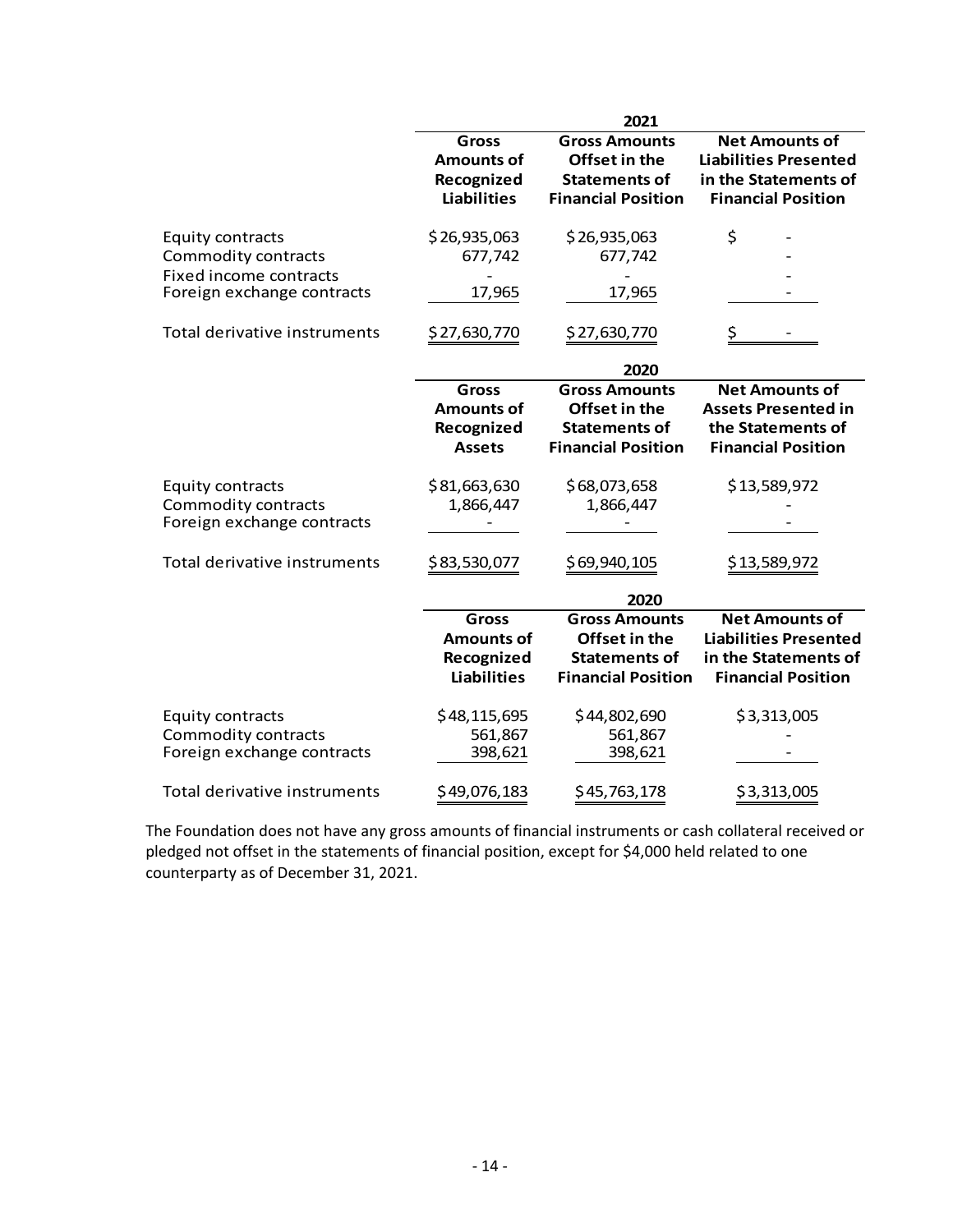The effect of derivative instruments on the statements of activities is included in net investment income for the years ended of December 31, 2021 and 2020, as follows:

|                                                             | Gain (Loss) Recognized on<br><b>Derivatives</b> |                        |
|-------------------------------------------------------------|-------------------------------------------------|------------------------|
|                                                             | 2021                                            | 2020                   |
| Equity contracts                                            | \$83,880,177                                    | \$13,477,907           |
| Commodity contracts                                         | (1,260,172)                                     | 1,153,320              |
| Foreign exchange contracts<br><b>Fixed income contracts</b> | 380,655<br>818,983                              | (48, 932)<br>1,923,262 |
| Total derivative instruments                                | \$83,819,643                                    | \$16,505,557           |

The Foundation is not credit rated, and therefore, no credit rating contingent provisions are required by counterparties.

Counterparty credit risk is the risk that counterparties to derivative contracts will fail to perform according to the terms of the agreements. Nationally recognized statistical rating organizations, such as Standard & Poor's (S&P) and Moody's, assign credit ratings to security issuers that indicate a measure of potential credit risk to investors. The Foundation manages credit risk by reviewing the credit standing of each counterparty and limits exposure to credit risk by requiring that the minimum acceptable credit rating of the counterparty be BBB‐ and Baa3 for S&P and Moody's, respectively.

#### **5. PROGRAM‐RELATED INVESTMENTS**

PRIs in the statements of financial position represent various below‐market‐rate loans and equity investments with outstanding principal totaling \$86,425,619 and \$90,539,262 as of December 31, 2021 and 2020, respectively. Interest rates range from 1% to 5% at December 31, 2021. Loans are individually monitored to determine net realizable value based on an evaluation of recoverability. There was \$12,709,567 and \$7,940,404 received as return of principal for the years ended December 31, 2021 and 2020, respectively. The Foundation has PRI commitments of approximately \$4,010,600 and \$9,747,151 as of December 31, 2021 and 2020, respectively.

PRIs are scheduled for collection as of December 31, 2021, as follows:

| <b>Years Ending</b><br>December 31 |               |
|------------------------------------|---------------|
| 2022                               | \$12,377,767  |
| 2023                               | 2,699,576     |
| 2024                               | 4,852,791     |
| 2025                               | 13,424,282    |
| 2026                               | 17,079,550    |
| 2027 and beyond                    | 35,991,653    |
|                                    | 86,425,619    |
| Less allowance                     | (6, 237, 959) |
| <b>Net</b>                         | \$80,187,660  |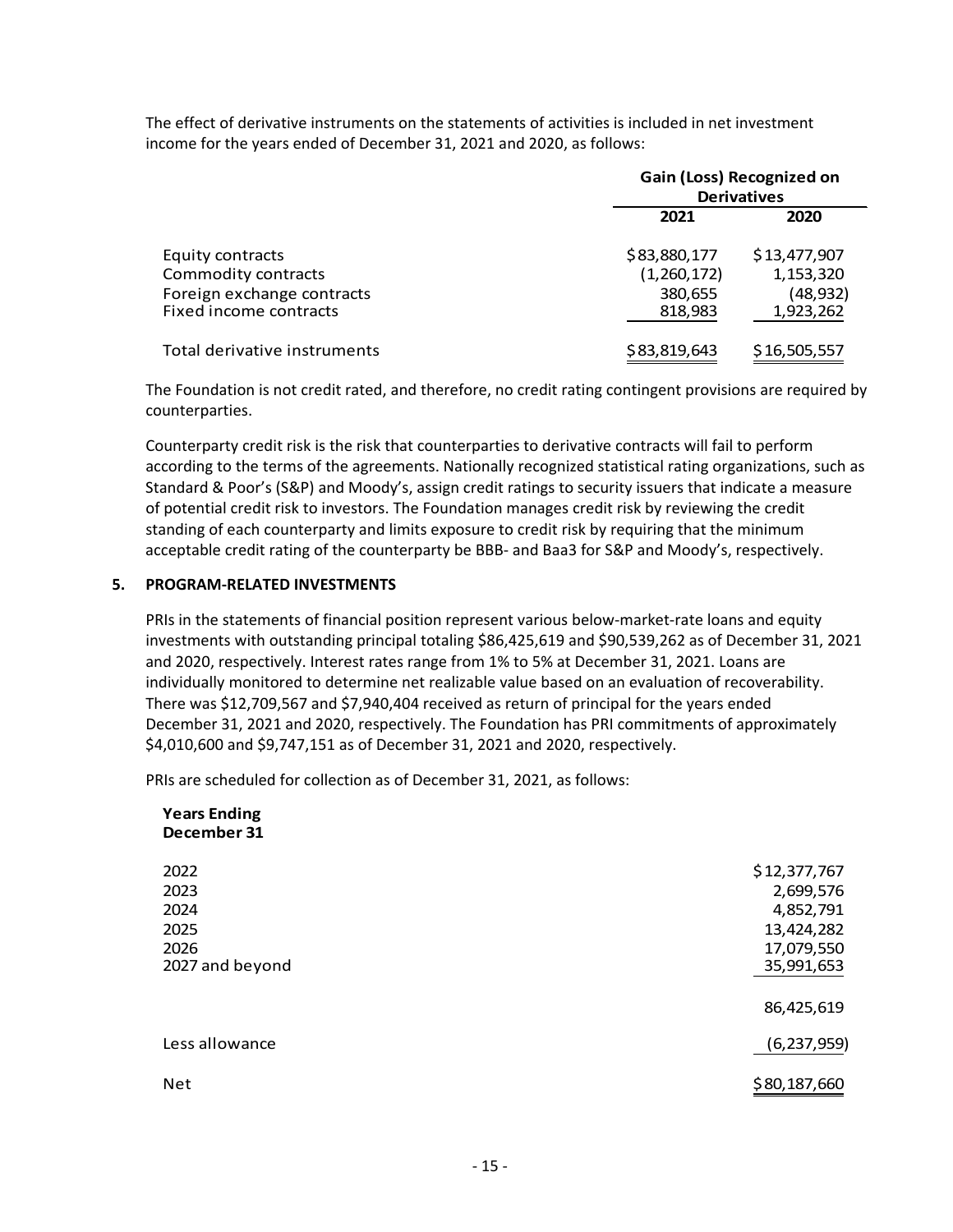Management has reviewed the collectability of all PRIs and has recorded an allowance of \$6,237,959 and \$7,490,506 as of December 31, 2021 and 2020, respectively. The Foundation establishes a loan loss allowance in accordance with the risk rating assigned to the PRI. The risk rating is based on a combination of financial and organizational factors and is evaluated annually unless more frequent monitoring is required.

The Foundation has entered into 26 and 24 third‐party loan guarantee agreements totaling \$188,431,000 and \$110,624,000 as of December 31, 2021 and 2020, respectively. Loss exposure related to the guarantee agreements is \$89,911,000 and \$37,062,000 as of December 31, 2021 and 2020, respectively. Losses incurred on guarantee agreements were \$0 for the years ended December 31, 2021 and 2020. The Foundation has recorded a contingent liability at the larger of the net present value of the guarantees or the minimum amount of probable loss. The Foundation recorded a contingency of \$2,654,497 and \$2,094,103 as of December 31, 2021 and 2020, respectively.

### **6. GRANTS PAYABLE**

Grants payable represent the present value of grants using a 0.05% and 0.67% discount rate, as of December 31, 2021 and 2020, respectively. The discount rate is based on the present value of discounted cash flows using the three‐month U.S. Treasury rate. The Foundation made grant payments of approximately \$162,800,000 and \$161,400,000 in 2021 and 2020, respectively.

The Foundation's future grant commitments, which are scheduled for payment in future years as of December 31, 2021, are as follows:

| <b>Years Ending</b><br>December 31 |              |
|------------------------------------|--------------|
| 2022                               | \$68,058,807 |
| 2023                               | 15,030,800   |
| 2024                               | 1,470,000    |
| 2025                               |              |
| 2026                               |              |
| 2027 and beyond                    | 840,000      |
|                                    | 85,399,607   |
| Discount                           | (53, 737)    |
| <b>Net</b>                         | \$85,345,870 |

### **7. EXCISE TAX REQUIREMENTS**

The Foundation is exempt from federal income taxes under Section  $501(c)(3)$  of the Code, but is subject to a 1.39% federal excise tax on net investment income, including realized gains, as defined in the Code. The deferred excise tax provision is calculated based on projected gains that assume complete liquidation of all assets. The current and deferred portions of the excise tax provision for 2021 were approximately \$5,719,000 and \$4,161,000, respectively. The current and deferred portions of the excise tax provision for 2020 were approximately \$1,970,000 and \$4,323,000, respectively. Cash payments for federal excise taxes were \$5,250,000 and \$0 for the years ended December 31, 2021 and 2020, respectively. The prepaid federal excise taxes were \$655,000 and \$776,000 as of December 31, 2021 and 2020, respectively. The unrelated business income tax expense for 2021 and 2020 was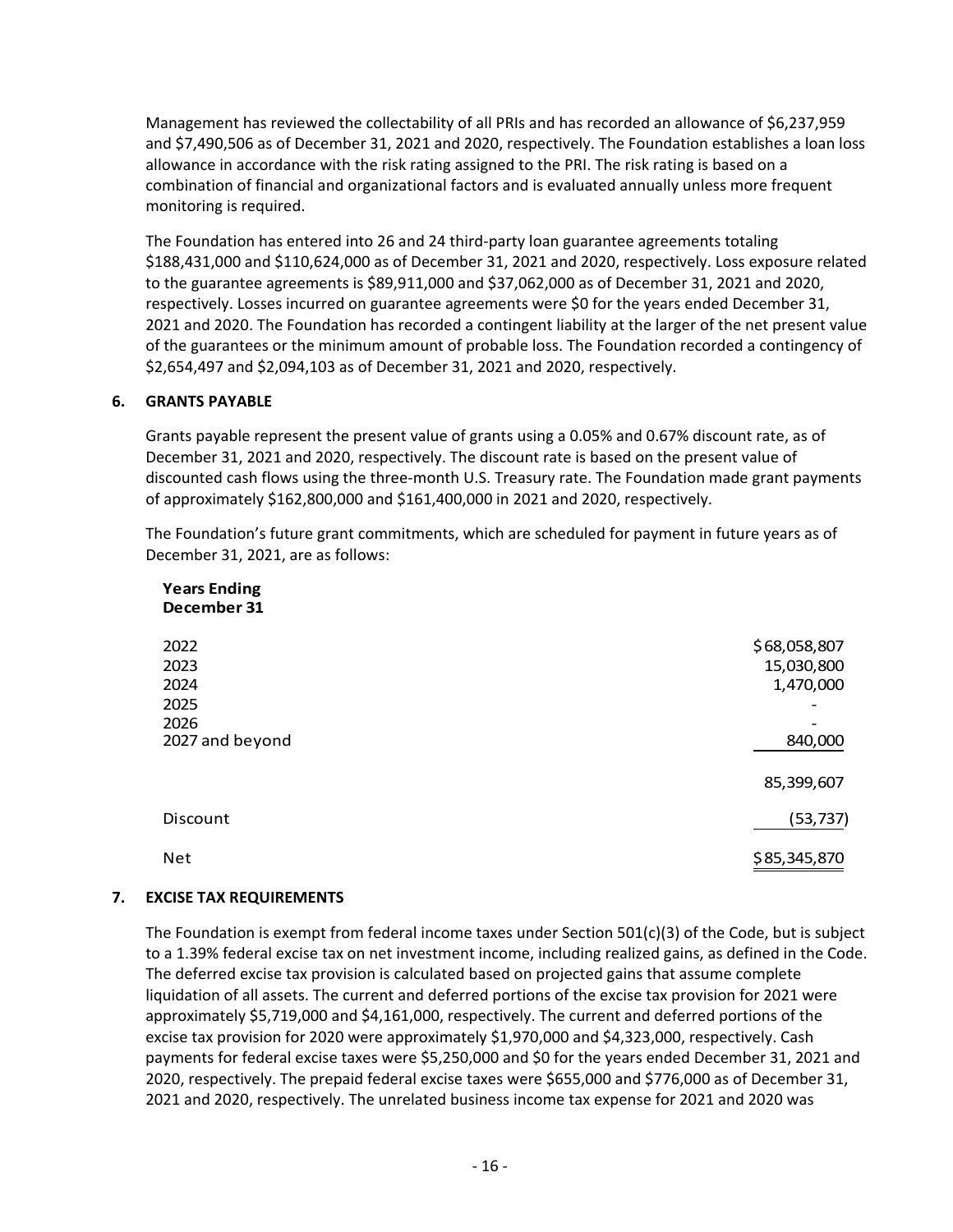\$1,831,000 and \$1,096,000, respectively. The prepaid unrelated business taxes were \$669,000 and \$1,512,000 as of December 31, 2021 and 2020, respectively. The Foundation recorded a deferred tax asset of \$156,000 and \$645,000 related to unrelated business income net operating loss and alternative minimum tax credit carry forwards as of December 31, 2021 and 2020, respectively.

# **8. OTHER POSTEMPLOYMENT BENEFITS**

The Foundation is subject to the provisions of FASB‐issued ASC 715, *Compensation—Retirement Benefits*, which requires recognition of the overfunded or underfunded status of the other postemployment benefit plan as an asset or liability in the statements of financial position and recognition of changes in the funded status in the year in which the changes occur. The funded status of the plan is measured as the difference between the fair value of plan assets and the benefit obligation.

The Foundation provides certain health care and life insurance benefits for retired employees. The Foundation's employees may become eligible for these postemployment employee benefits. Actuarial assumptions and participant data changes are reported in other postemployment adjustments in the statement of activities.

The other postemployment benefit plan-funded status and amounts recognized in the Foundation's statements of financial position and statements of activities as of and for the years ended December 31, 2021 and 2020, are as follows:

|                                                                                          | Postemployment<br><b>Employee Benefits</b> |                                       |
|------------------------------------------------------------------------------------------|--------------------------------------------|---------------------------------------|
|                                                                                          | 2021                                       | 2020                                  |
| Fair value of plan assets<br>Benefit obligation                                          | \$<br>(10, 467, 866)                       | \$<br>(10, 583, 337)                  |
| Funded status of the plan                                                                | \$(10, 467, 866)                           | \$(10, 583, 337)                      |
| Accrued benefit liability recognized in the<br>statement of financial position-January 1 | \$(10, 583, 337)                           | (9, 293, 408)                         |
| Service cost<br>Interest cost<br>Prior-service cost amortization                         | \$<br>254,730<br>253,771<br>(771, 681)     | \$<br>231,460<br>284,380<br>(771,681) |
| Benefit cost recognized in the statements of activities                                  | (263, 180)                                 | (255,841)                             |
| Actuarial loss recognized in the statements of activities                                | 368,451<br>\$                              | \$<br>1,762,550                       |
| <b>Employer contributions</b>                                                            | 220,742                                    | 216,780                               |
| Benefits paid                                                                            | (220,742)                                  | (216, 780)                            |
| Benefit obligation-December 31                                                           | \$(10,467,866)                             | \$(10, 583, 337)                      |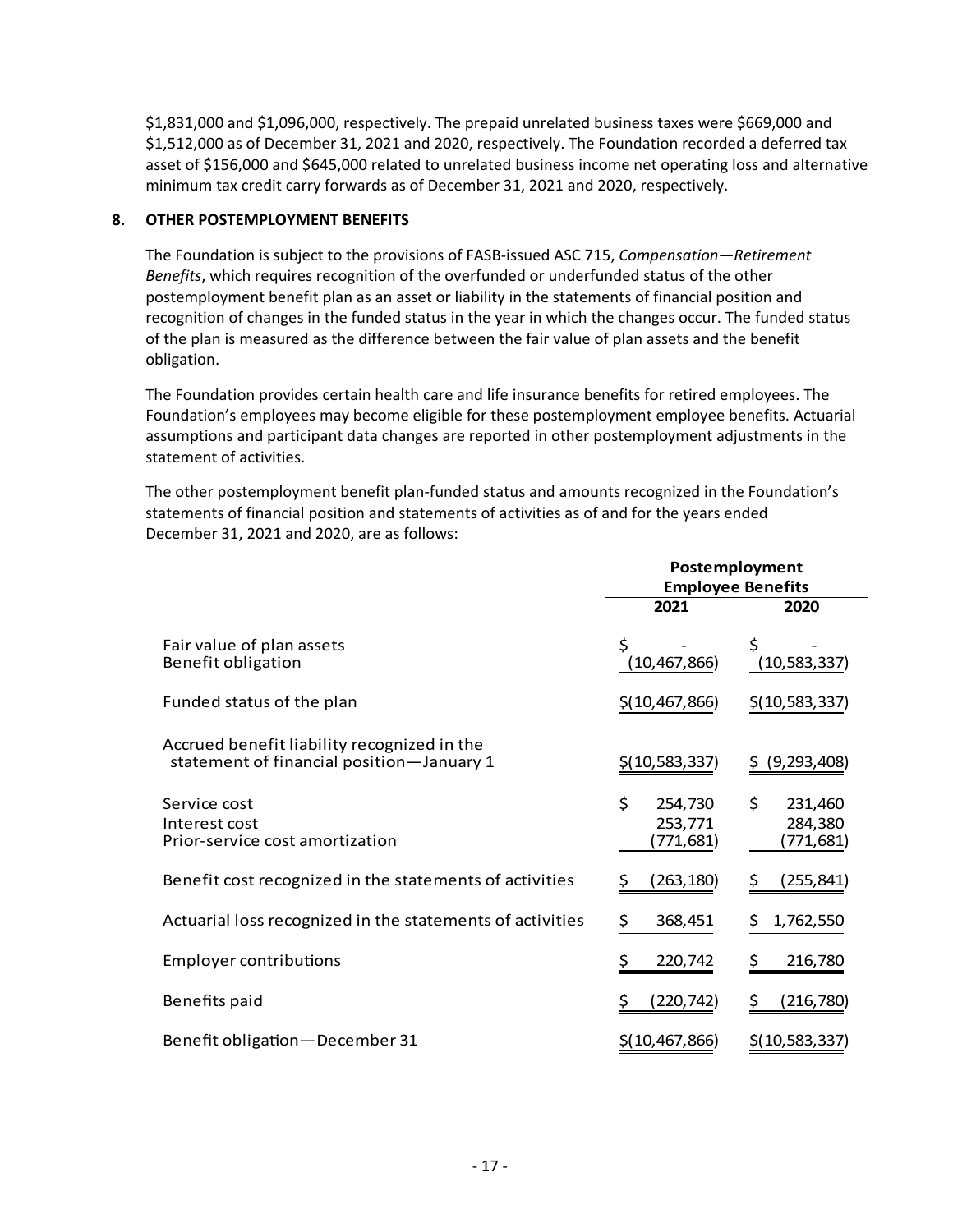The actuarial loss of approximately \$370,000 for December 31, 2021, can be attributed to gains of \$590,000 due to the change in the discount rate from 2.37% at December 31, 2020, to 2.72% at December 31, 2021, and \$170,000 due to changes in the benefit accrual, offset by losses of \$770,000 due to amortization of prior service costs, \$40,000 of accrued health retirement account balances and \$320,000 of changes in census data.

The actuarial loss of approximately \$1,800,000 for December 31, 2020, can be attributed to a \$1,200,000 loss due to the change in the discount rate from 4.15% at December 31, 2019, to 3.12% at December 31, 2020, losses of \$780,000 due to amortization of prior service costs, \$30,000 of accrued health retirement account balances, offset by gains of \$140,000 due to changes in the benefit accrual and \$70,000 due to mortality assumptions.

|                                                  | Postemployment           |           |
|--------------------------------------------------|--------------------------|-----------|
|                                                  | <b>Employee Benefits</b> |           |
| <b>Assumptions and Dates Used for Liability</b>  | 2021                     | 2020      |
| Discount rate                                    | 2.72%                    | 2.37 %    |
| Compensation increase rate                       | 4.00                     | 4.00      |
| Measurement date                                 | December 31              |           |
| <b>Assumptions Used to Determine Expense</b>     |                          |           |
| Discount rate                                    | 2.37%                    | 3.12%     |
| Compensation increase rate                       | 4.00                     | 4.00      |
| Health care cost trend rate assumptions:         |                          |           |
| Initial trend rate - pre/post Medicare           | N/A                      | N/A       |
| Ultimate trend rate-pre/post Medicare            | N/A                      | N/A       |
| Year ultimate trend is reached-pre/post Medicare | N/A                      | N/A       |
| <b>Future Expected Benefit Payments</b>          |                          |           |
| 2022                                             | \$                       | 425,204   |
| 2023                                             |                          | 390,502   |
| 2024                                             |                          | 399,983   |
| 2025                                             |                          | 410,253   |
| 2026                                             |                          | 417,392   |
| 2027-2031                                        |                          | 2,336,980 |

### **9. ANALYSIS OF EXPENSES**

The Foundation's grant and administrative expenses have been allocated between program and supporting activities. Grantmaking activities of the Foundation involving reviewing proposals, awarding, monitoring and evaluating grants as well as the actual payment of grants have been allocated to the program function. All other administrative expenses related to managing the operations of the foundation have been allocated to the supporting activities function. Certain categories of expenses that are incurred for the Foundation as a whole and are attributable to one or more functions are allocated based on either management estimates of time and effort or building occupancy square footage.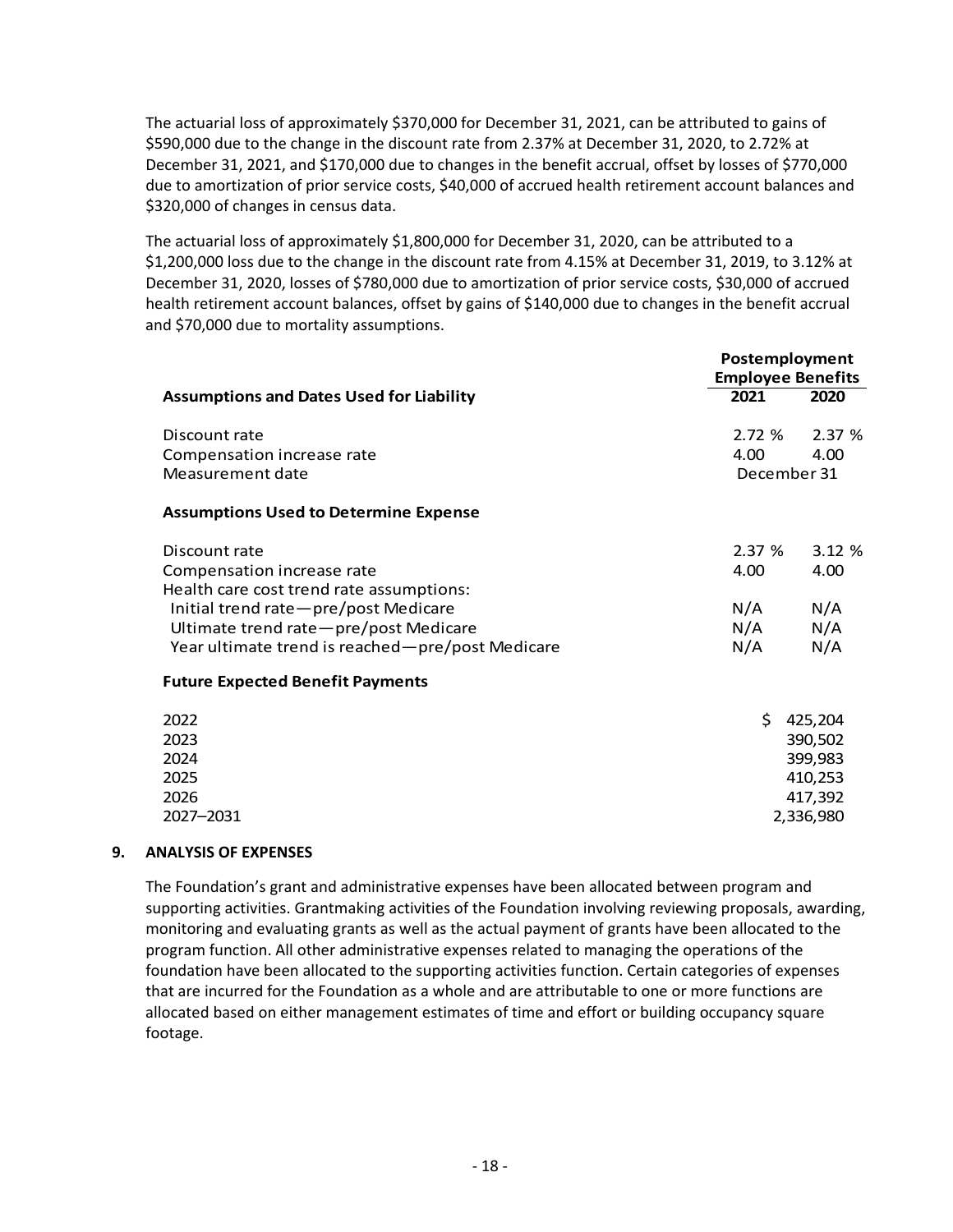The Foundation's functional expenses, displayed by natural expense classification, for the years ended December 31, 2021 and 2020, are as follows:

|                                                                 | 2021-Allocation of Expenses |                             |                         |
|-----------------------------------------------------------------|-----------------------------|-----------------------------|-------------------------|
|                                                                 | Program                     | <b>Supporting</b>           | <b>Total</b>            |
|                                                                 | <b>Activities</b>           | <b>Activities</b>           | <b>Expenses</b>         |
| Grants-net                                                      | \$191,322,274               | \$                          | \$191,322,274           |
| Salary, benefits and payroll taxes                              | 14,564,636                  | 5,743,629                   | 20,308,265              |
| Professional service fees                                       | 3,103,639                   | 265,627                     | 3,369,266               |
| Travel, conferences and meetings                                | 142,123                     | 28,486                      | 170,609                 |
| Sponsored convenings                                            | 545,832                     | 24,382                      | 570,214                 |
| Depreciation                                                    | 926,270                     | 608,112                     | 1,534,382               |
| Occupancy                                                       | 630,710                     | 220,135                     | 850,845                 |
| Legal, accounting and tax fees                                  | 113,337                     | 133,639                     | 246,976                 |
| PRI Ioan loss allowance                                         | (1, 252, 547)               |                             | (1, 252, 547)           |
| Other expenses                                                  | 885,829                     | 956,536                     | 1,842,365               |
|                                                                 | \$210,982,103               | \$7,980,546                 | \$218,962,649           |
|                                                                 |                             |                             |                         |
|                                                                 |                             | 2020-Allocation of Expenses |                         |
|                                                                 | Program                     | <b>Supporting</b>           | <b>Total</b>            |
|                                                                 | <b>Activities</b>           | <b>Activities</b>           | <b>Expenses</b>         |
| Grants-net                                                      |                             |                             |                         |
|                                                                 | \$122,161,413               | \$                          | \$122,161,413           |
| Salary, benefits and payroll taxes<br>Professional service fees | 13,740,737<br>2,806,958     | 5,530,607<br>499,616        | 19,271,344<br>3,306,574 |
| Travel, conferences and meetings                                | 371,619                     | 45,764                      | 417,383                 |
| Sponsored convenings                                            | 410,177                     | 7,103                       | 417,280                 |
| Depreciation                                                    | 917,272                     | 602,205                     | 1,519,477               |
| Occupancy                                                       | 604,043                     | 208,613                     | 812,656                 |
| Legal, accounting and tax fees                                  | 169,252                     | 177,711                     | 346,963                 |
| PRI Ioan loss allowance                                         | 2,176,928                   |                             | 2,176,928               |
| Other expenses                                                  | 1,056,203                   | 1,051,850                   | 2,108,053               |

#### **10. LIQUIDITY AND AVAILABILITY OF RESOURCES**

The Foundation's financial assets that are readily available within one year of December 31, 2021, to meet general expenditures include:

| Cash                        | 1.880.941       |
|-----------------------------|-----------------|
| Actively traded investments | 210.114.708     |
| Investments measured at NAV | 1,225,854,815   |
| Total financial assets      | \$1,437,850,464 |

The Foundation must annually pay out a minimum amount of 5% of the average fair value of its investment assets for the preceding year for charitable and administrative purposes in accordance with private foundation Internal Revenue Code requirements. The Foundation structures its financial assets to manage liquidity in a manner to meet this distribution requirement. The Foundation invests in